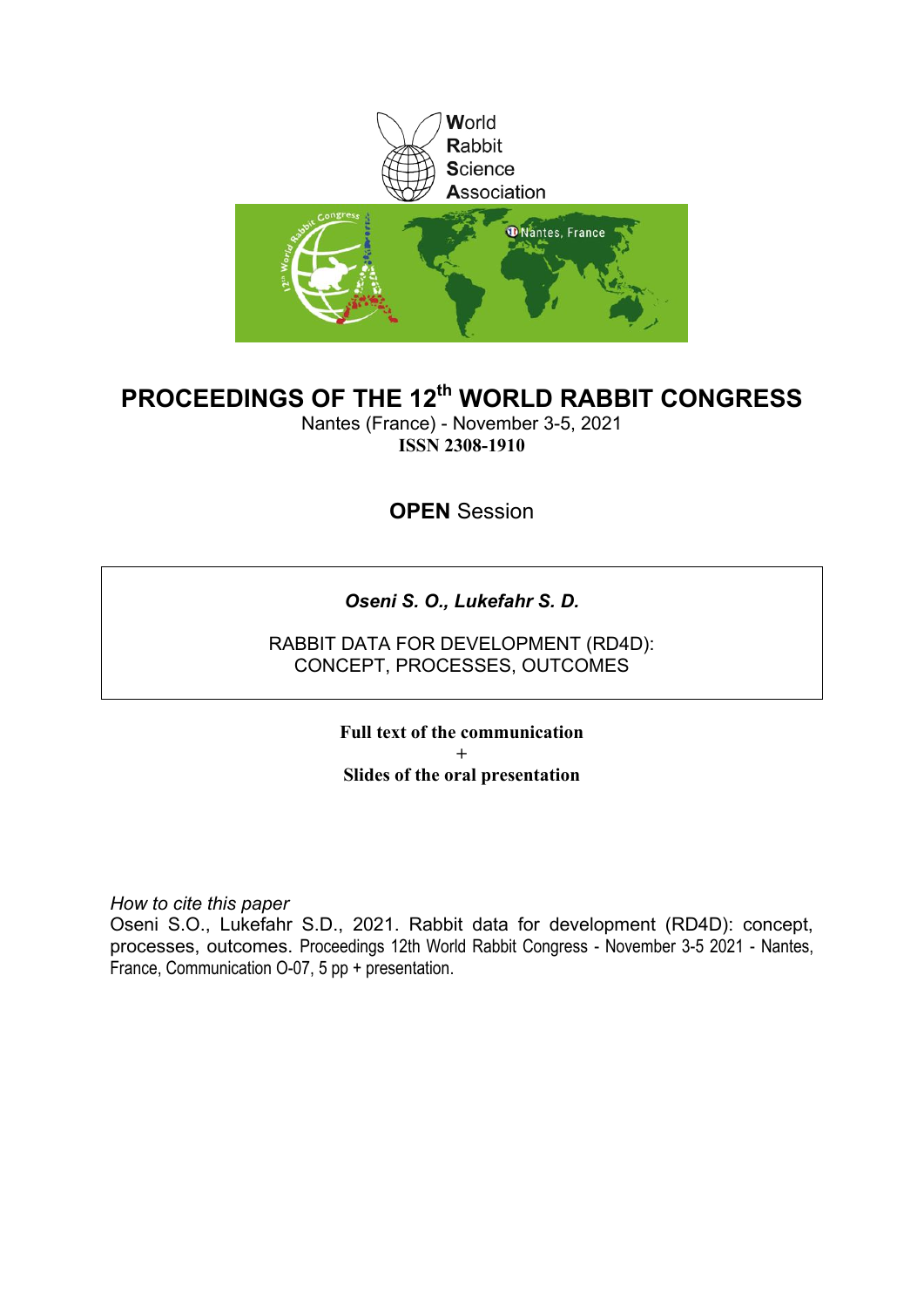#### **RABBIT DATA FOR DEVELOPMENT (RD4D): CONCEPT, PROCESSES, OUTCOMES**

#### **Oseni S. O.<sup>1</sup> \*, Lukefahr S. D.<sup>2</sup>**

<sup>1</sup>Department of Animal Sciences, Obafemi Awolowo University, 220005, Ile-Ife, Nigeria <sup>2</sup>Department of Animal Science and Veterinary Technology, MSC 228, Texas A and M University-Kingsville, 78363, TX, USA \*Corresponding author: soseni@oauife.edu.ng

#### **ABSTRACT**

With the recent global upsurge in the application of data analytics tools in business and enterprise development, it becomes imperative to explore and deploy the same tools as a strategic intervention to promote rabbit enterprises for wealth creation. Actualizing this goal will require a mechanism for capturing and harnessing data analytics for sustainable meat rabbit enterprise and value chain development. The main objective of this presentation is to explore a strategy for the creation of a "Rabbit Data for Development" (RD4D) portal to facilitate the compilation, organization and dissemination of data analytics and insights -on all aspects of rabbit production and value chains - as a key strategy for meat rabbit enterprise development. Methodology describes a generalized architecture for RD4D that embodies databases and repositories with the capability to generate periodic analytics, insights and intelligence for stakeholders in the meat rabbit value chain. Expected outcomes include: **(**a) a framework for the dissemination of rabbit data analytics and intelligence for viable and sustainable meat rabbit enterprises, (b) a functional RD4D architecture for rabbit data warehousing with multiple databases and repositories, covering all activities in the meat rabbit value chain, and (c) decision support tools and systems to promote efficient meat rabbit production enterprises and value chains.

**Key words**: Rabbit Data Warehousing, Rabbit Value chains, Key performance indicators, Value creation

#### **INTRODUCTION**

Globally, there is a major upsurge in the application of "Big Data Analytics" in businesses and value creation in agriculture (Deloitte, 2018). Wolfert *et al* (2017) reported that the scope of big data applications in smart farming goes beyond primary production, noting that it is influencing the entire value chain. According to these authors, big data drives real-time operational decisions and re-designs business processes for game-changing business models.

Under this changing landscape, it becomes imperative that big data analytics and tools be deployed as part of a strategic intervention to promote rabbit enterprise and value chain development for income generation. With the proliferation of small- and medium-scale commercial meat rabbit holdings in sub-Saharan Africa (Colin and Lebas, 1996), there is the possibility of accumulating mega datasets from these holdings. Categories of core datasets that can be harnessed from these enterprises include: (a) data on input supply systems for rabbit enterprises (feeds and forage supply, healthcare, housing, genetics, breeding stocks, etc.), (b) key performance indicators on rabbit productivity, (c) data on meat rabbit products and value additions, (d) production environment descriptors (Scherf and Tixier-Boichard, 2009), (d) data on marketing, socioeconomics, and gender roles (e.g. cost-benefit analysis for smallholder meat rabbit operations by Lukefahr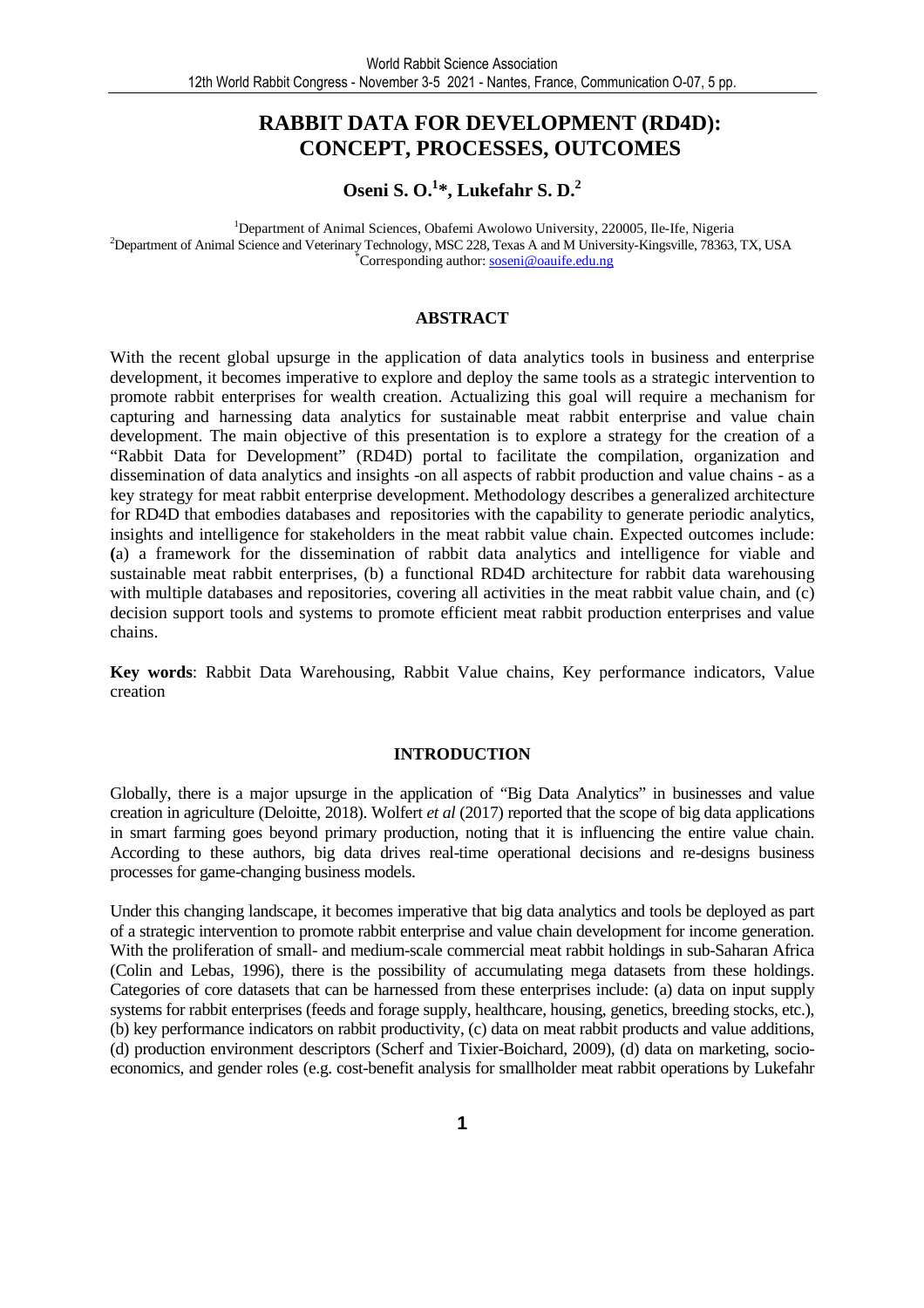and Cheeke, 1990); (e) data on rabbit value chain actors and activities (Mutsami, 2019), and (f) metadata on all the categories above.

A key constraint however, is the dearth of a mechanism for harnessing these huge data assets for value creation for sustainable and viable rabbit enterprise development. Other constraints include absence of a proper framework for data capture and management from these afore-mentioned sources. Therefore, some key research questions would include the following: (a) What roles do big data play in promoting the viability of small- and medium-scale meat rabbit enterprises? (b) How can data intelligence be harnessed for sustainable meat rabbit enterprise development? (c) What are the critical data requirements for meat rabbit value chains? (d) Who are the critical stakeholders and how can they be mobilized and organized to harness data intelligence for enterprise development? (e) What are the expected benefits and risks under a new data paradigm and culture? The main objective of this paper is to explore a strategy for the creation of an information system to facilitate the compilation, organization and dissemination of data analytics and insights - on all aspects of meat rabbit production and value chains - as a key strategy for wealth creation. Target groups are small- and medium scale rabbit farmers and participants in the meat rabbit value chain.

#### **MATERIALS AND METHODS**

The entire methodology of big data analytics is divided into 5 key steps as follows: 1) Stakeholder mobilization and roundtables, 2) Gap analysis, 3) Establishment of a RD4D portal system, 4) Generating analytics/insights and dissemination, and 5) Operationalization, monitoring, evaluation and feedback.

(1) Stakeholder mobilization and roundtables: Multiple meat rabbit producers' cooperatives and other principal actors (academia, NGOs, GOs, consumer groups, etc.) in the meat rabbit value chain (MRVC) will be the primary stakeholders. The mobilization of stakeholders will involve the *principle of prior informed consent,* which implies full briefing about the objectives and goals of the RD4D, which embodies a new culture of data and value creation in the MRVC. In addition, core principles of rabbit project development, including feasibility, design, implementation, monitoring and evaluation (Lukefahr, 2010) will be applied. Further, consensus will be reached on the overall *modus operandi*, including mode and processes of data capture, data confidentiality and possibly, data anonymization, access and use of data analytics and insights, including value creation and utilization. Fair and equitable share of the benefits which arise from the utilization of the data analytics and intelligence will be assured following the philosophy of the Nagoya Protocols (CBD, 2011).

(2) Gap analysis entails a detailed study of the *status quo* to document current practices with respect to data culture and utilization in value creation. In particular, critical constraints, obstacles and barriers to success will be identified with solutions preferred. Gap analysis will be facilitated by stakeholders.

(3) Establishment of the RD4D portal system following the prototypes of DAGRIS (http://www.dagris.info/about) and Livestock Data for Decisions (LD4D, https://ld4d.org/). The portal will archive the following core datasets: a) data on input supply systems and networks for rabbit production (feeds and forages, healthcare, housing, suitable genetics/breeding stocks, etc.) across enterprises, locations, seasons and years, b) key performance indicators for rabbit productivity traits and indices (fertility, reproductive, pre- and post-weaning and cumulative litter performance, doe longevity, etc), c) data on meat rabbit products and value additions, d) production environment descriptors, e) marketing, socio-economics and gender roles; (f) data on local meat rabbit value chain actors and activities, and (g) metadata on all the categories above.

(4) Generating periodic analytics and dissemination to stakeholders in the MRVC: Analytics are the outputs of the RD4D server. These analytics essentially focus on trends and insights that will drive MRVC enterprises for viability and sustainability. Analytics will be tailored towards the specific needs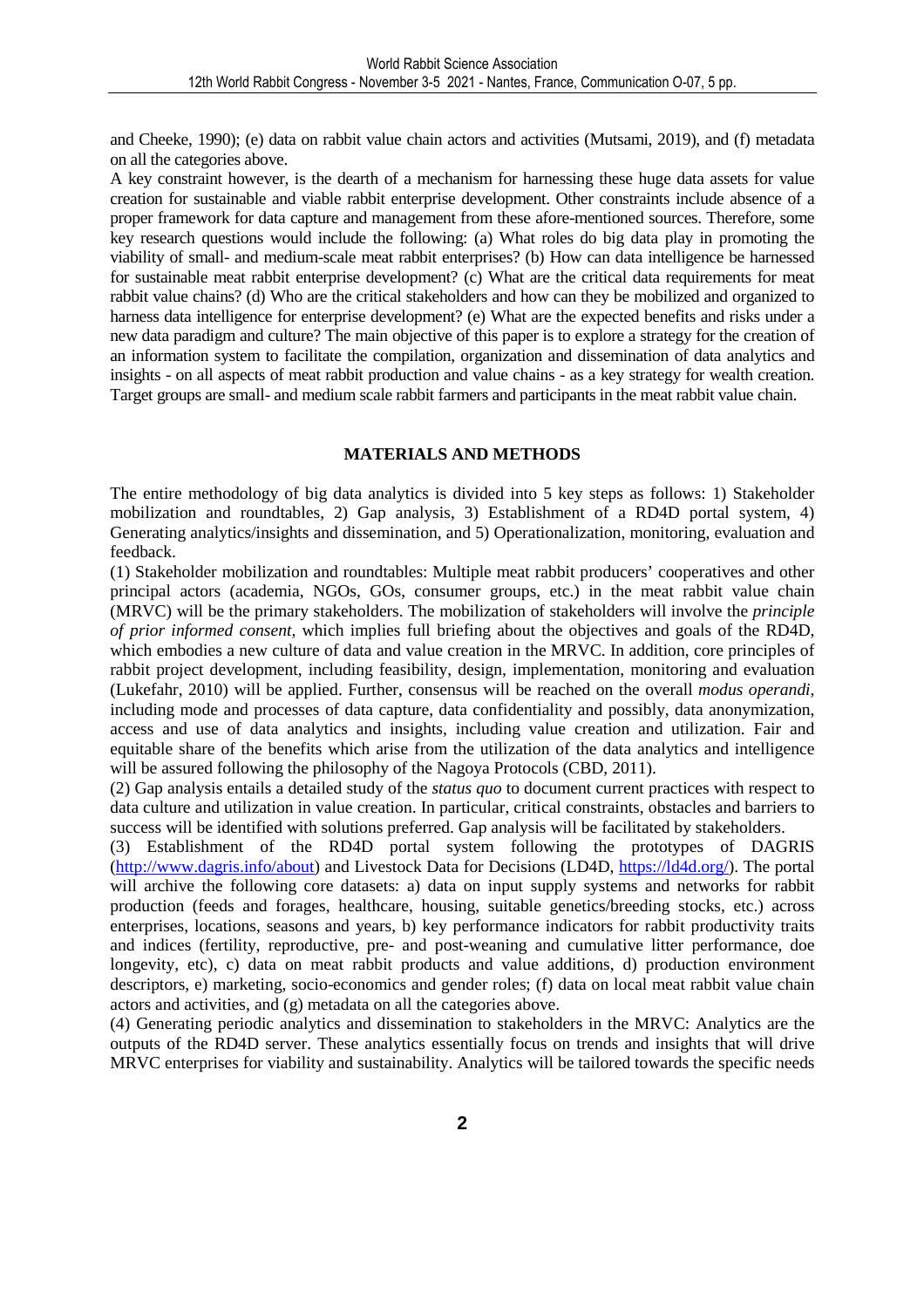of each segment or actors and players in the MRVC. Similarly, dissemination will be tailored to the interests and needs of stakeholders and actors in each segment of the MRVC.

(5) Implementation, monitoring, evaluation and feedback: The details of the mode of implementation of the RD4D, as presented above, will be driven by key stakeholders and actors in the MRVC. A process of monitoring, evaluation and feedback (Lukefahr, 2010) will be applied.

#### **RESULTS AND DISCUSSION**

Table 1 presents a description of data categories and variables for documentation and analytics under the RD4D architecture. Categories of data identified were as described under Section 3 (Establishment of the RD4D portal system) above. Specific variables captured under each of these categories are indicated. Aggregation of data and metadata on all aspects of meat rabbit production and value chains would provide multiple advantages, including analytics, insights and intelligence on factors influencing all aspects of the meat rabbit value chain. This could facilitate policy interventions to boost enterprise and income from the meat rabbit value chain.

| Category                         | Variables                                                                              |
|----------------------------------|----------------------------------------------------------------------------------------|
| 1.<br>Input supply systems       | Rabbit nutrition (Concentrate, forages, other); Genetics (Commercial breeds,           |
|                                  | heterogeneous stocks, local stocks; Healthcare (Vetcare, alternative, data on outbreak |
|                                  | of diseases including VHD; Housing (Conventional, alternative, renewable)              |
| 2.<br>Key performance indicators | Adaptive and fitness-related traits, disease resistance; Fertility and reproductive    |
|                                  | traits; Survival rates (pre- and post-weaning); Growth (pre- and post-weaning,         |
|                                  | ADG); Finishing (final weight, dressing percentage, etc.); Other (e.g. doe longevity); |
|                                  | Annual doe productivity indices (kindlings/doe/year, weaners/doe/year)                 |
| 3.<br>Products, processing and   | Meat rabbit products; Value added rabbit products (local spices and menus), Product    |
| value addition                   | development                                                                            |
| Rabbit value chain<br>4.         | Chain actors, roles, functions, chain empowerment, volume and worth of                 |
|                                  | transactions), total valuation                                                         |
| Production environment<br>5.     | Natural environment (daily minimum, mean and maximum temperature, relative             |
| descriptor (FAO, 2012)           | humidity and precipitation); Management environment (rabbit production systems,        |
|                                  | colony sizes and dynamics, socio-economics, niche markets)                             |
| Metadata (Guenther and<br>6.     | Data about all the data above; Include structural, descriptive and reference metadata  |
| Radebaugh, 2004)                 |                                                                                        |

| <b>Table 1:</b> Description of data sources for documentation in the RD4D architecture |  |
|----------------------------------------------------------------------------------------|--|
|----------------------------------------------------------------------------------------|--|

A generalized architecture for the implementation of the proposed RD4D portal is presented in Figure 1. The RD4D architecture consists of data repositories for the afore-mentioned datasets, which feed into the RD4D Warehouse server, with capabilities to integrate, manage and generate analytics and intelligence for specific segments of the MRVC. The RD4D Warehouse Server serves several purposes, including: (a) the aggregation and integration of all the data repositories, (b) data queries and management, and (c) generation of data analytics and intelligence, which constitute the basis for decision support systems for actors and stakeholders in the meat rabbit value chain. It is noted that the RD4D architecture is inspired by several platforms including: (a) *Livestock Data for Decisions* (LD4D, https://ld4d.org/), (b) *Domestic Animal Genetic Resources Information System* (DAGRIS, http://www.dagris.info/about), and (c) the "Integrated, Multi-purpose Animal Recording Systems" (FAO, 2016). All these platforms share a common philosophy – the use of a data culture for value creation. In particular, the LD4D is a Community of Practice that aims to drive informed livestock decision-making through improved data and analyses.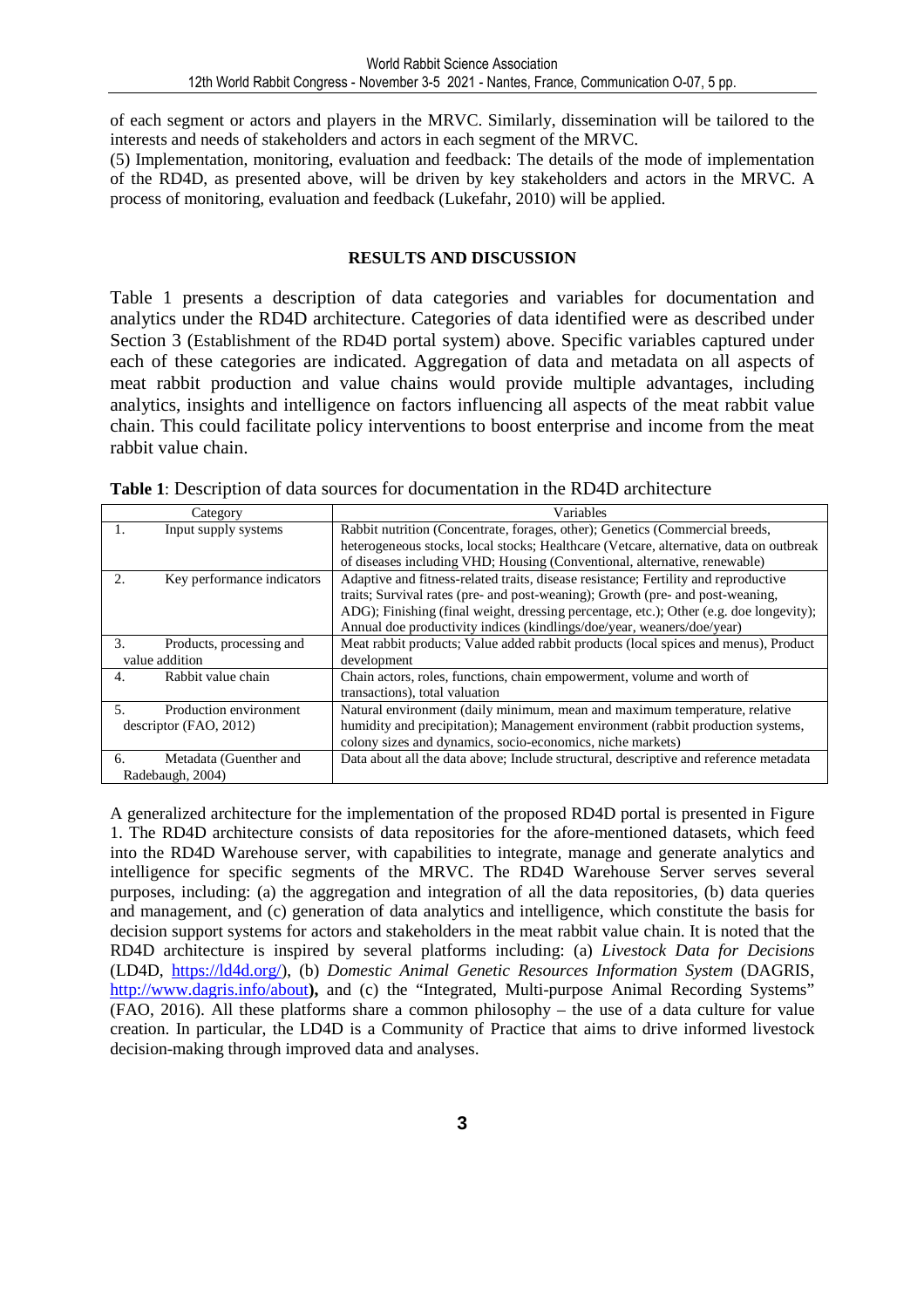In this emerging era of big data analytics, global and local rabbit enterprises and value chains must leverage on the high potential opportunities provided by data through artificial intelligence and Internet of Things. The overarching goal is to maximise all accruable benefits from this era of data innovation for sustainable and viable meat rabbit enterprises. Some of these benefits include the following: (a) platforms

for data-driven operations and decision support systems for all operations of the meat rabbit value chain; (b) enhanced efficiency of all operations in the meat rabbit value chain; (c) facilitate the design and implementation of intervention programmes that rely on evidence-based decision support tools and systems; (d) facilitate policy formulation and strategic plan of action for meat rabbit enterprises for wealth creation; (e) a framework for the dissemination of rabbit *data analytics* for sustainable meat rabbit enterprises; (f) a new data culture for meat rabbit enterprises, covering all aspects of production and marketing across multiple scales and production systems, among other benefits.



**Figure 1**. Rabbit data for development (RD4D) architecture

#### **CONCLUSIONS**

This paper proposed and described a full architecture for rabbit data for development (RD4D) using big data analytic tools. A key rationale is the creation of an information system to facilitate the compilation, organization and dissemination of data analytics, insights and intelligence, on all aspects of meat rabbit production and value chains, as a key strategy for value creation and poverty reduction.

#### **ACKNOWLEDGEMENTS**

This study benefitted from the platform and facilities under the EU-funded iLINOVA project (http://www.ilinova.coelib.org/).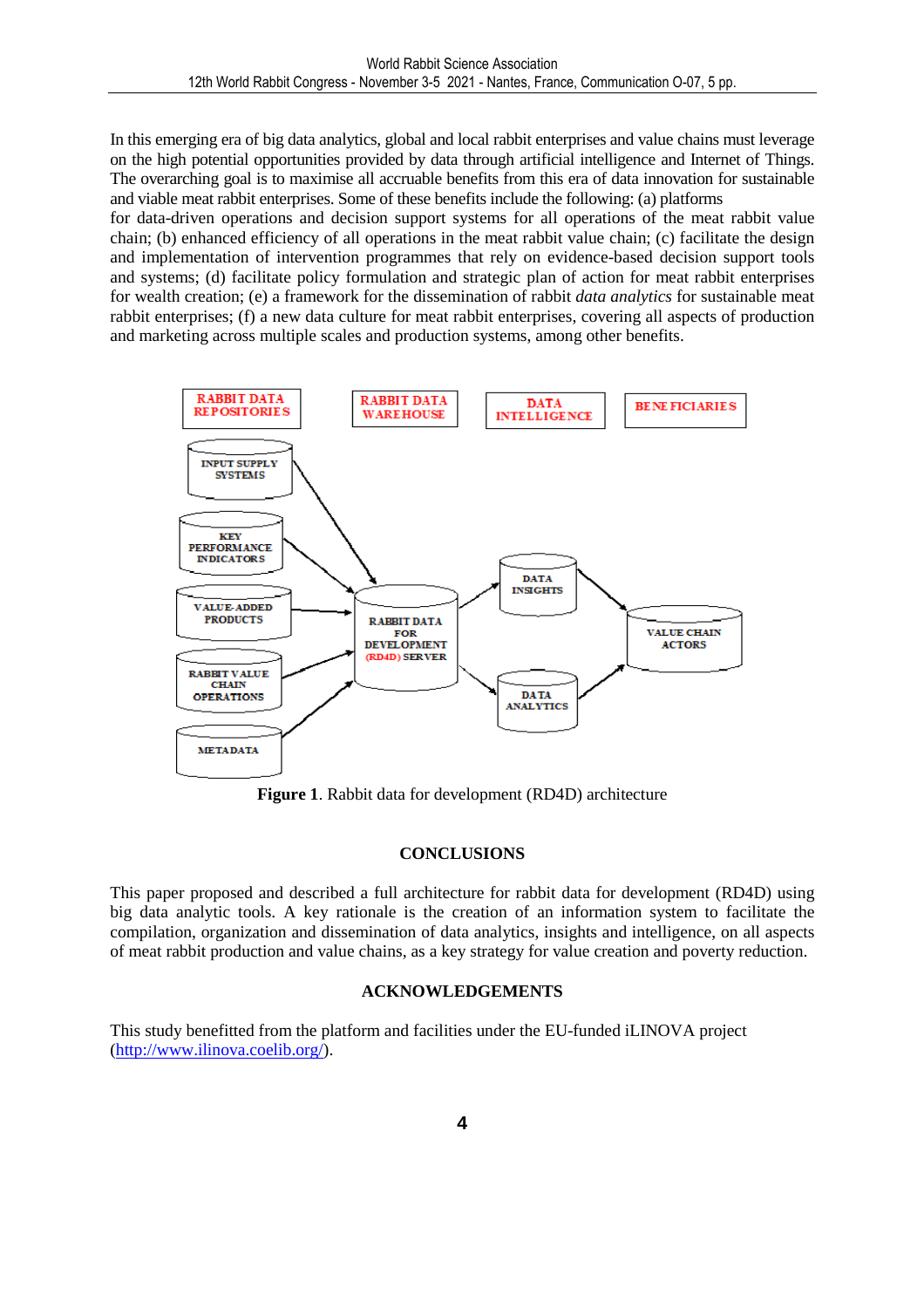#### **REFERENCES**

- CBD 2011. NAGOYA Protocol on Access to Genetic Resources and the Fair and Equitable Sharing of Benefits Arising from their Utilization to the Convention on Biological Diversity. CBD. *At: https://www.cbd.int/abs/doc/protocol/nagoya-protocol-en. pdf*
- Colin M., Lebas F. 1996. Rabbit production in the world. A proposal for every country. *In Proc.: 6th World Rabbit Congress, 9-12 July, 1996. Toulouse. France. Vol.3: 323-330*

Deloitte, 2018. Smart Livestock Farming. Potential of Digitalization for Global Meat Supply. *Discussion Paper, 36pp.*

- FAO 2012. Phenotypic characterization of animal genetic resources*. FAO Animal Production & Health Guidelines, 11, pp123*
- FAO 2016. Development of Integrated, Multi-purpose Animal Recording Systems. *FAO Animal Production & Health, 19, pp167*

Guenther R., Radebaugh J. 2004. Understanding Metadata*. Bethesda, MD: NISO Press. 20pp*

Lukefahr S.D. 2010. Developing Sustainable Rabbit Projects. *Heifer International Publication, 165 pp*

- Lukefahr S.D., Cheeke P.R. 1990: Rabbit project planning strategies for developing countries. (1) Practical considerations. Lives Res Rural Dev. *Retrieved November 25, 2019, from http://www.lrrd.org/lrrd2/3/cheeke1.htm*
- Mutsami C., Mburu J., Wanyoike M., Ochieng S. 2019: The rabbit value chain in Kenya: A framework for food policy and research. *Lives Res Rural Dev*.. *Retrieved Nov 25, 2019, from http://www.lrrd.org/lrrd31/5/ckhal31071.html*

Scherf B., Tixier-Boichard M. 2009. Production environment recording. *Animal Genetic Resources, 44: 7-10.* 

Wolfert, S. Ge L. Verdouw C. Bogaardt M. 2017. Big data in smart farming: a review. *Agric. Systems, 153: 69-80.*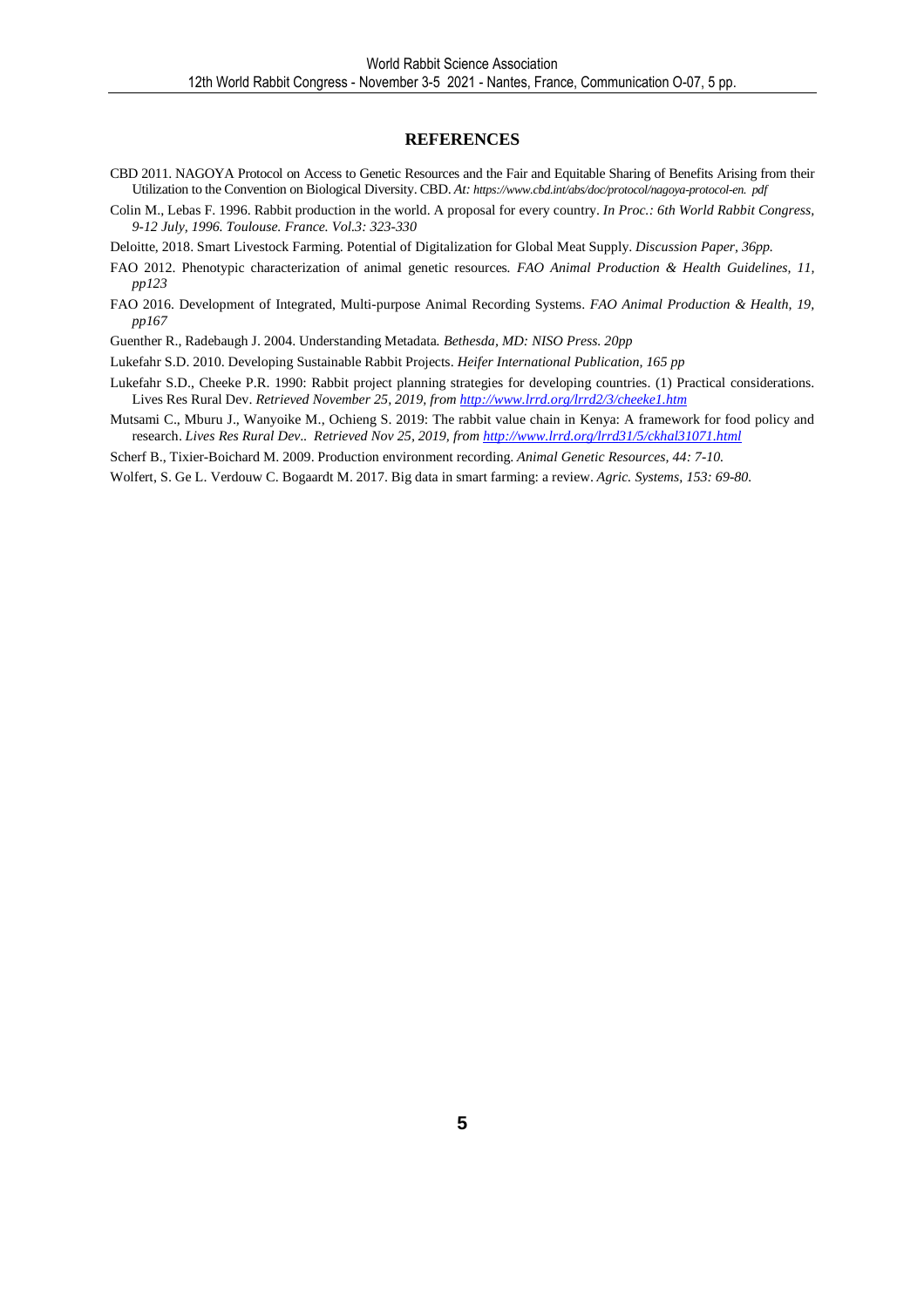#### **RABBIT DATA FOR DEVELOPMENT (RD4D): CONCEPT, PROCESSES, OUTCOMES**

**Oseni S. O.<sup>1</sup>\*, Lukefahr S. D.<sup>2</sup>**

<sup>1</sup>Department of Animal Sciences, Obafemi Awolowo University, 220005, Ile-Ife, Nigeria <sup>2</sup>Department of Animal Science and Veterinary Technology, MSC 228, Texas A and M University-Kingsville, 78363, TX, USA \*Corresponding author: [soseni@oauife.edu.ng](mailto:soseni@oauife.edu.ng)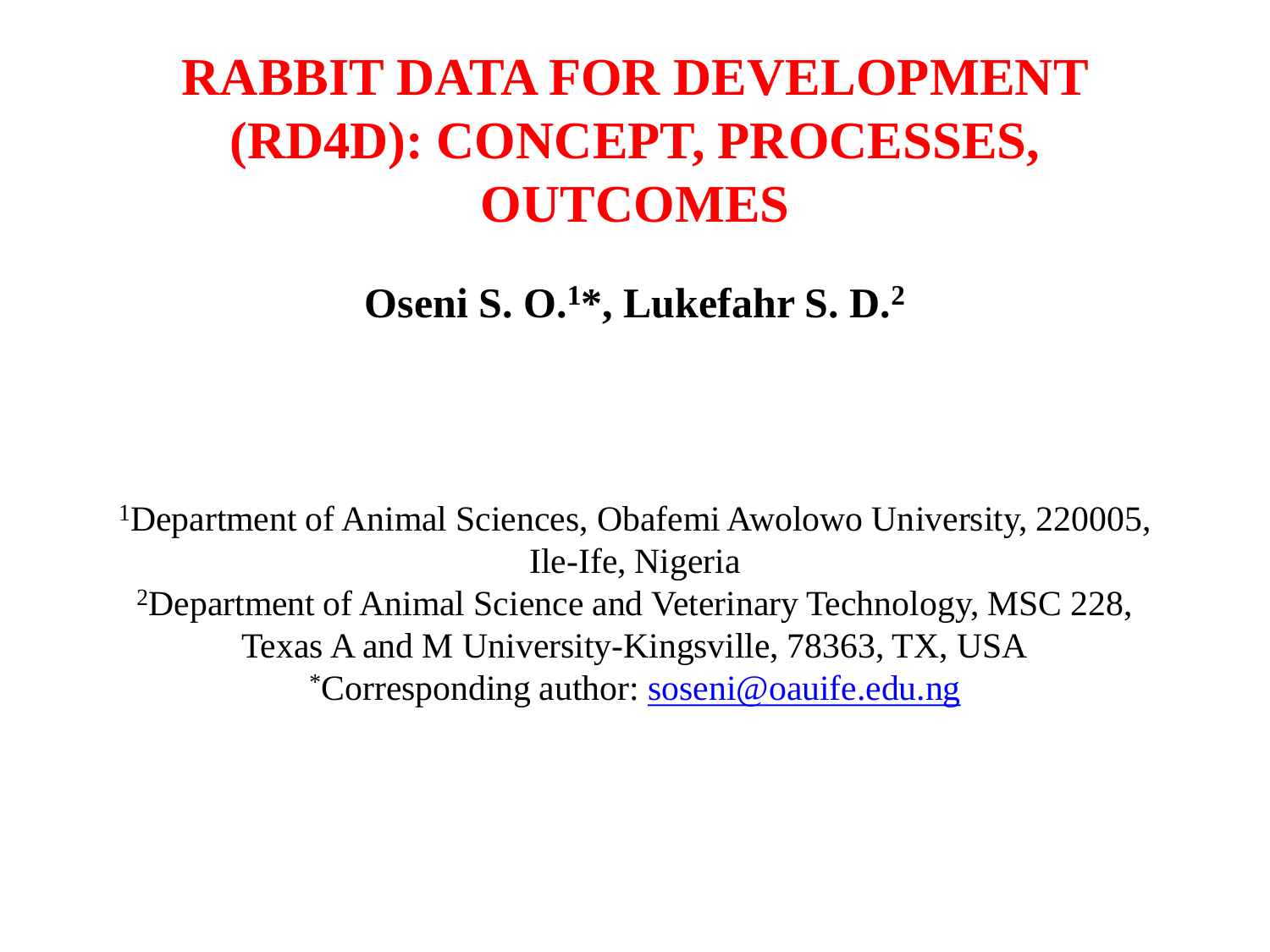- Globally, there is a major upsurge in the application of "Big Data Analytics" in businesses and value creation in agriculture (Deloitte, 2018)
- The scope of big data applications in smart farming goes beyond primary production, as it influences the entire value chain (Wolfert *et al.*,2017)
- It becomes imperative that big data analytics and tools be deployed as part of a strategic intervention to promote rabbit enterprise and value chain development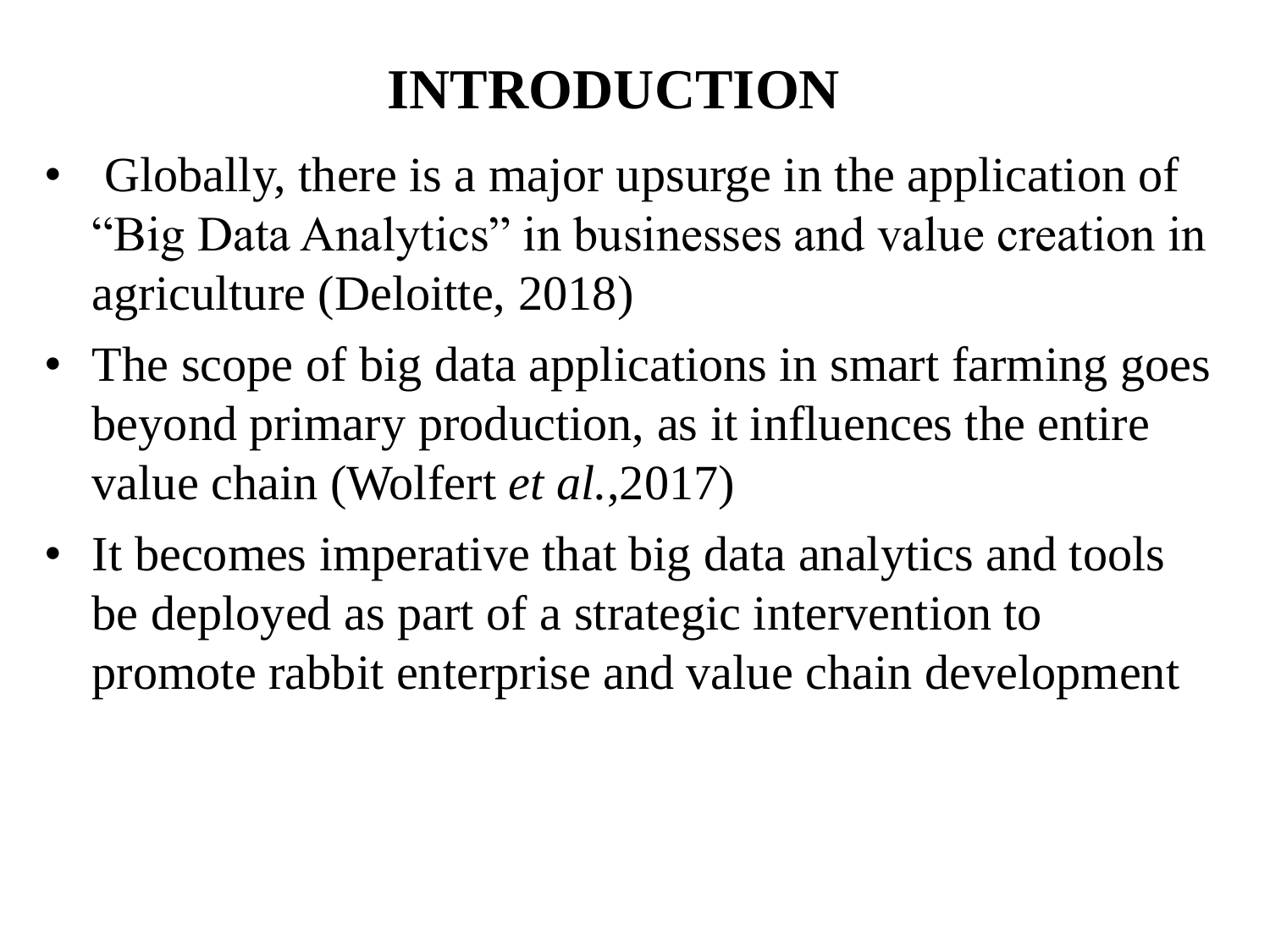• With the proliferation of small- and mediumscale commercial meat rabbit holdings globally (FAOSTAT 2018), there is the possibility of accumulating mega datasets from these holdings.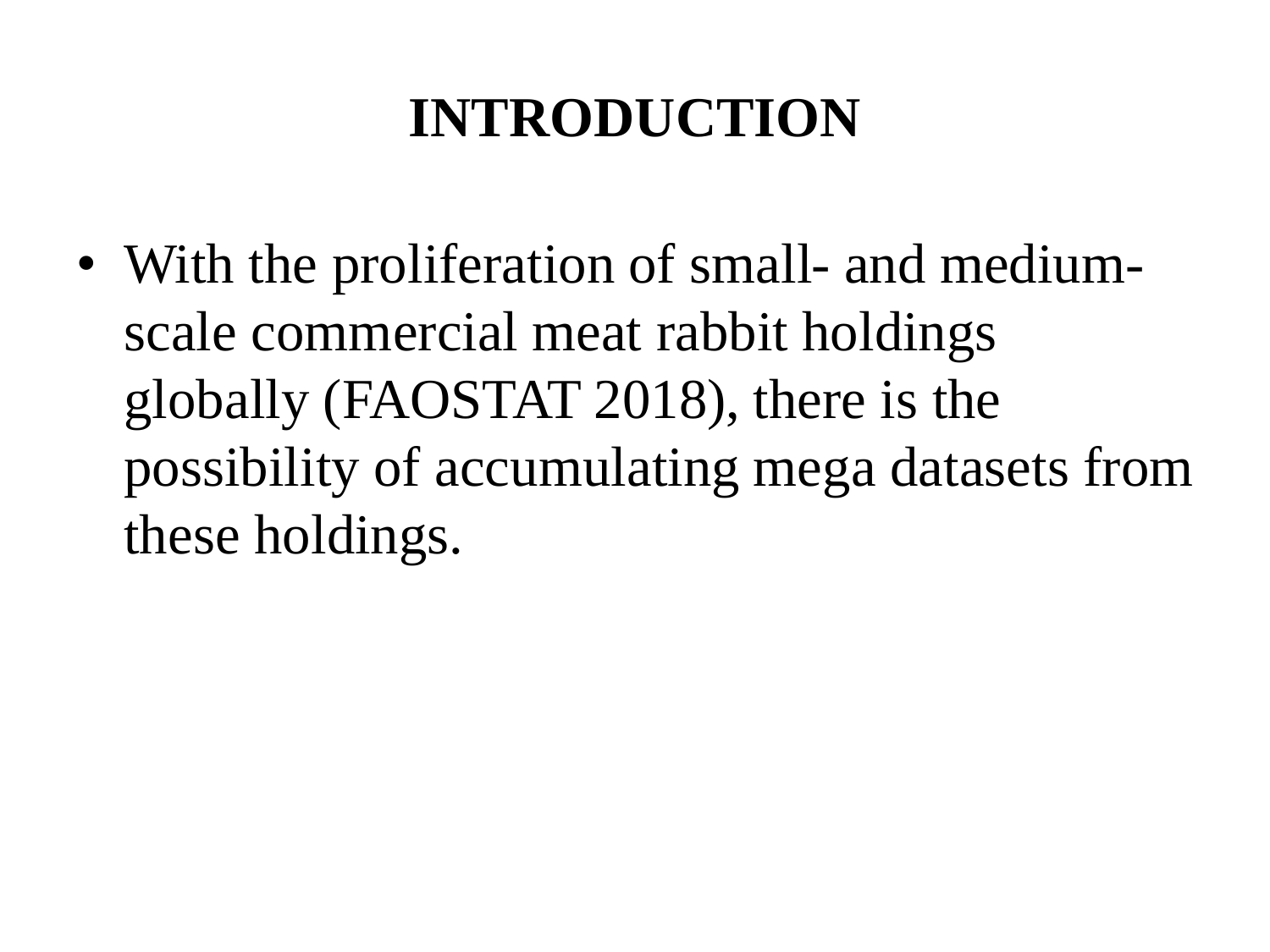- Categories of core datasets that can be harnessed from these enterprises include:
	- (a) data on input supply systems for rabbit enterprises (feeds and forage supply, healthcare, housing, breeding stocks, etc.),
	- (b) data on key performance indicators on rabbit productivity,
	- (c) data on meat rabbit products and value additions,
	- (d) production environment descriptors (Scherf and Tixier-Boichard, 2009),
	- (e) data on marketing, socio-economics, and gender roles (e.g. cost-benefit analysis for smallholder meat rabbit operations by Lukefahr and Cheeke, 1990a);
	- (f) data on rabbit value chain actors and activities (Mutsami, 2019), and (f) metadata on all the categories above.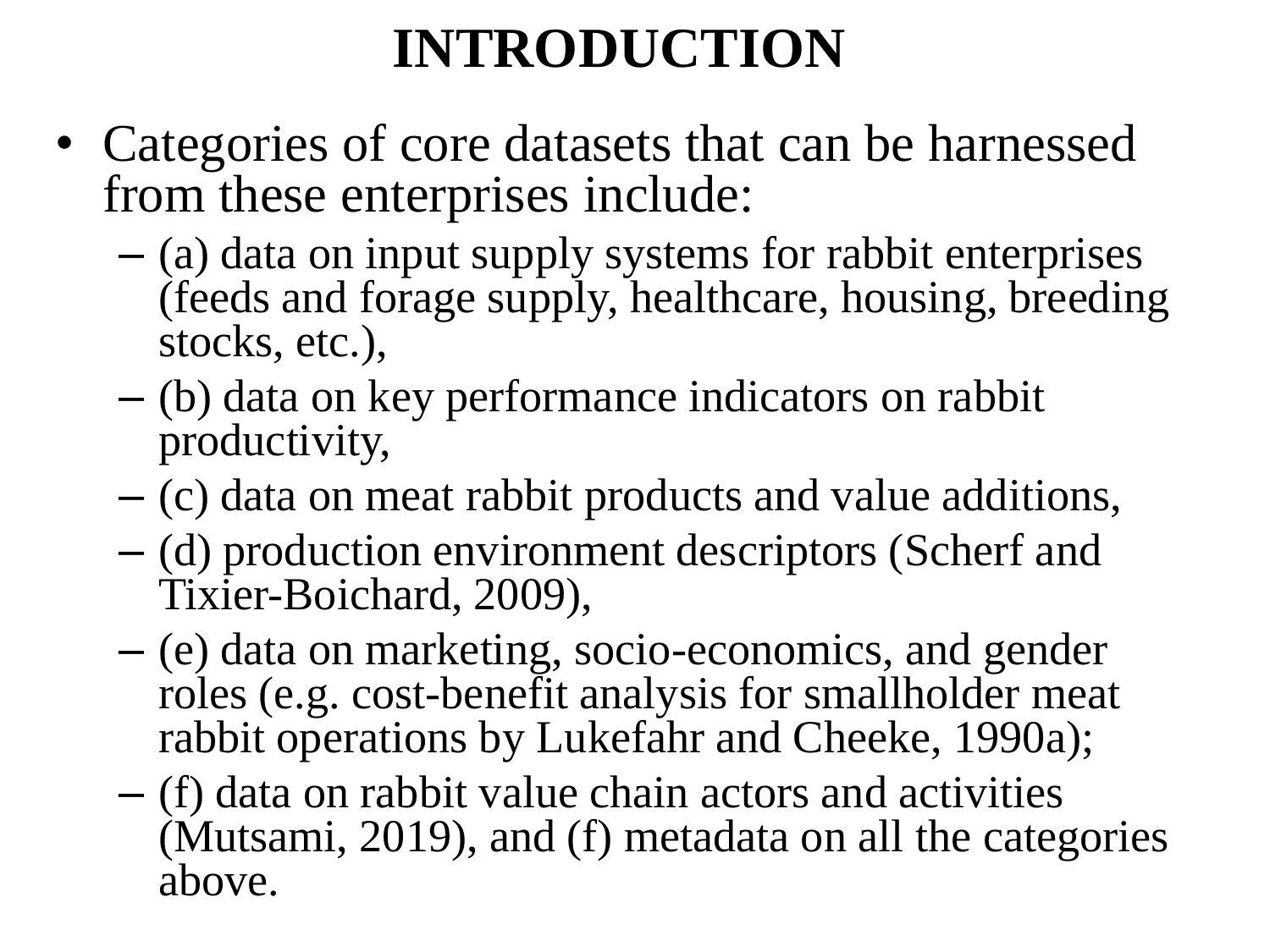- Some constraints and gaps
	- No mechanism(s) for harnessing mega data assets for value creation and rabbit enterprise development
	- Absence of a proper framework for data capture and management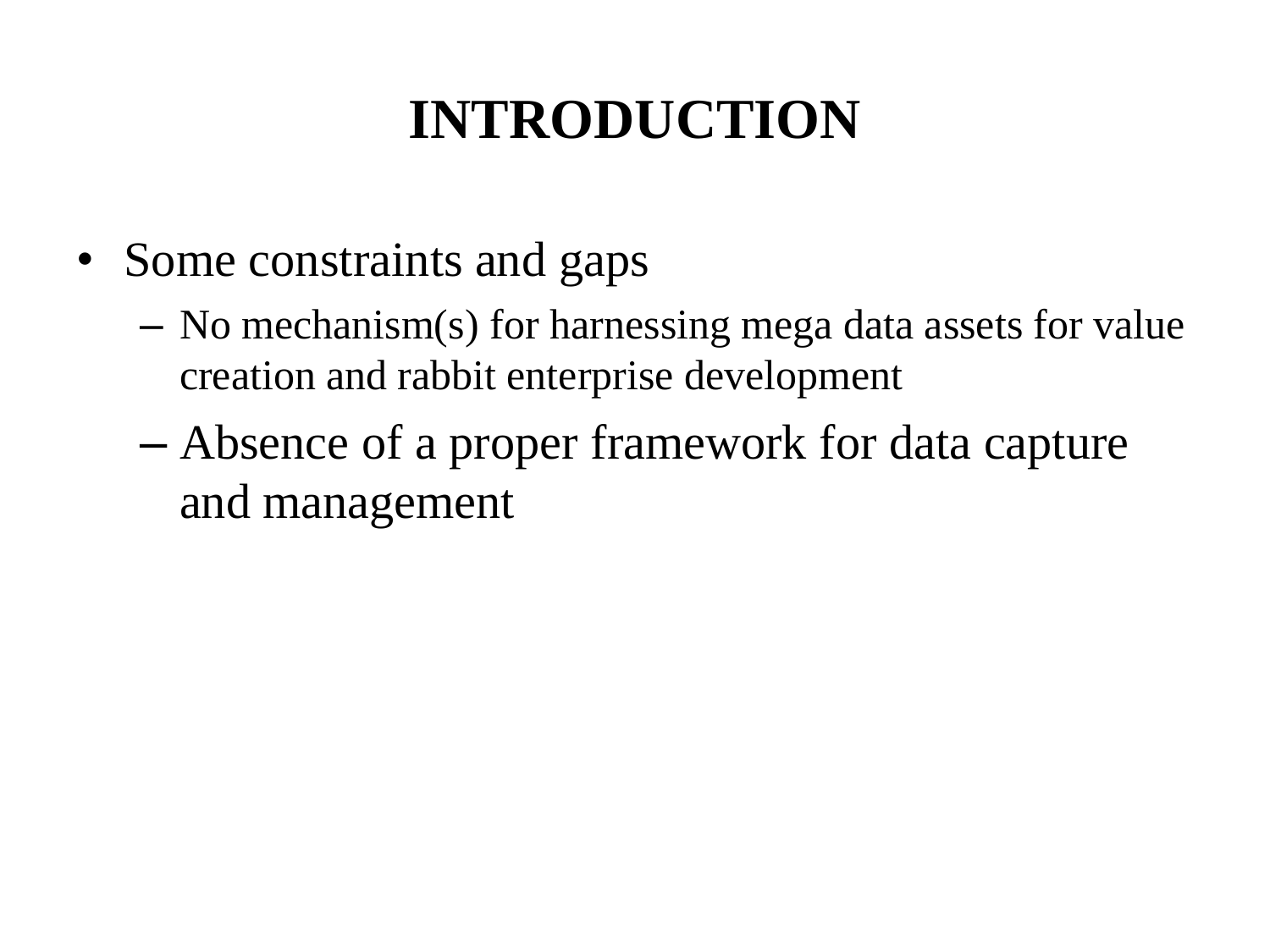- Therefore, some key research questions would include the following:
	- (a) How can data assets promote the viability of small- and medium-scale meat rabbit enterprises?
	- (b) How can data intelligence be harnessed for sustainable meat rabbit enterprise development?
	- (c) What are the critical data requirements for meat rabbit value chains?
	- (d) Who are the critical stakeholders and how can they be mobilized and organized to harness data intelligence for enterprise development? and
	- (e) What are the expected benefits and risks under a new data paradigm and culture?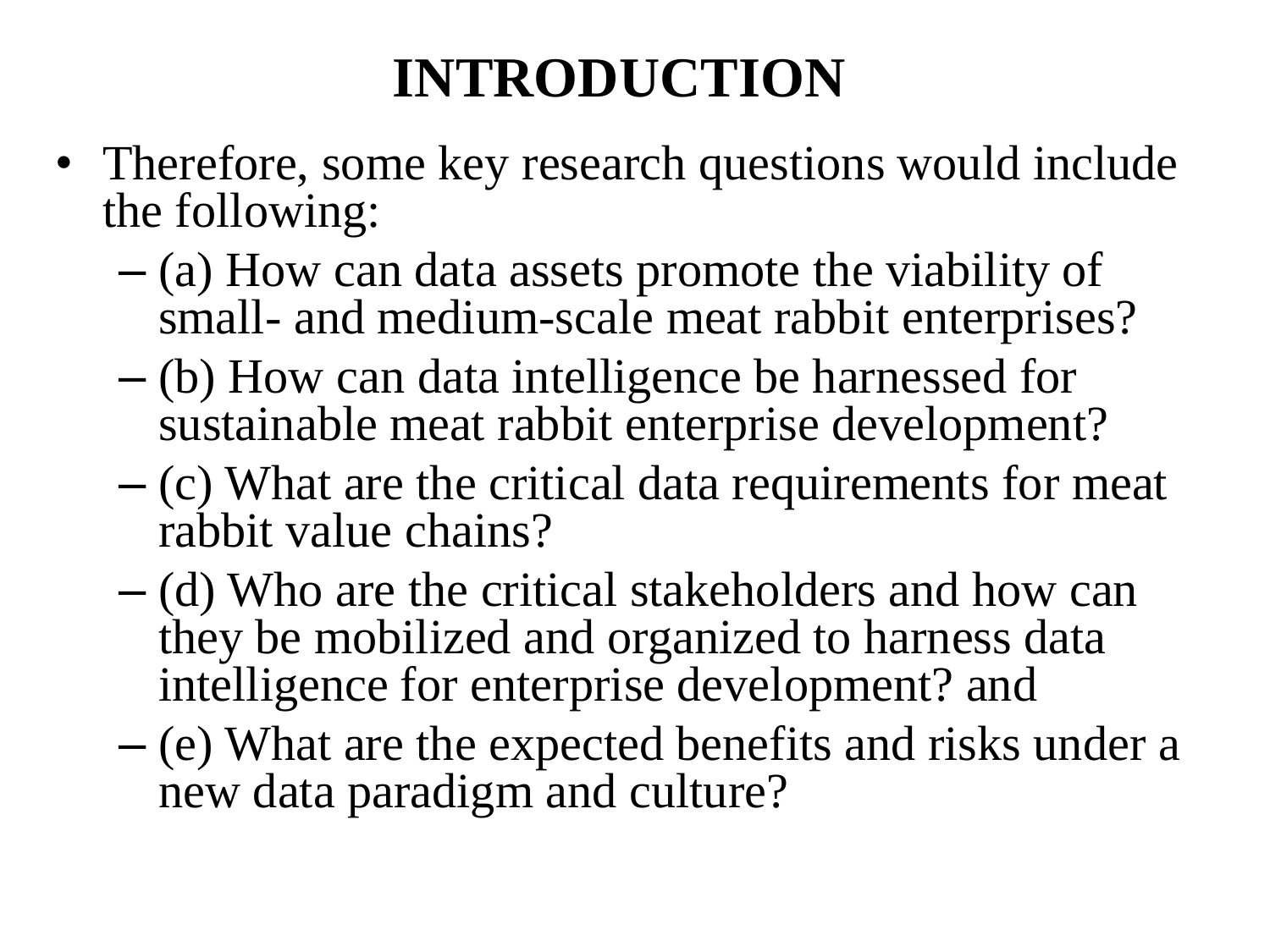- Main objective:
- to explore a strategy for the creation of an information system to facilitate the compilation, organization and dissemination of data analytics and insights, on all aspects of the meat rabit value chains for wealth creation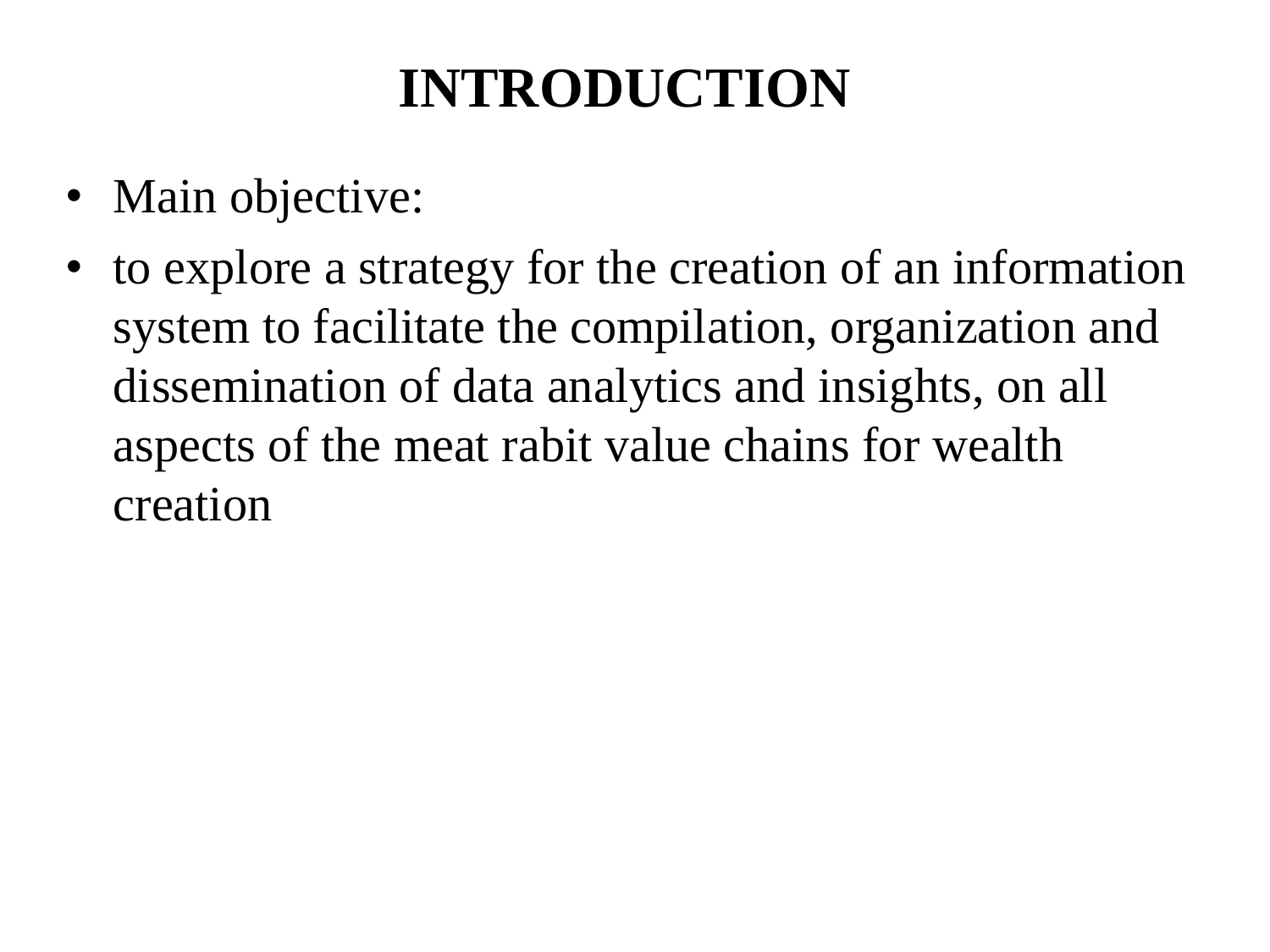## **MATERIALS AND METHODS**

- Entire methodological framework is divided into 5 key steps:
	- Stakeholder mobilization and roundtables
	- Gap analysis
	- Establishment of a RD4D portal system
	- Generating analytics/insights and dissemination
	- Operationalization, monitoring, evaluation and feedback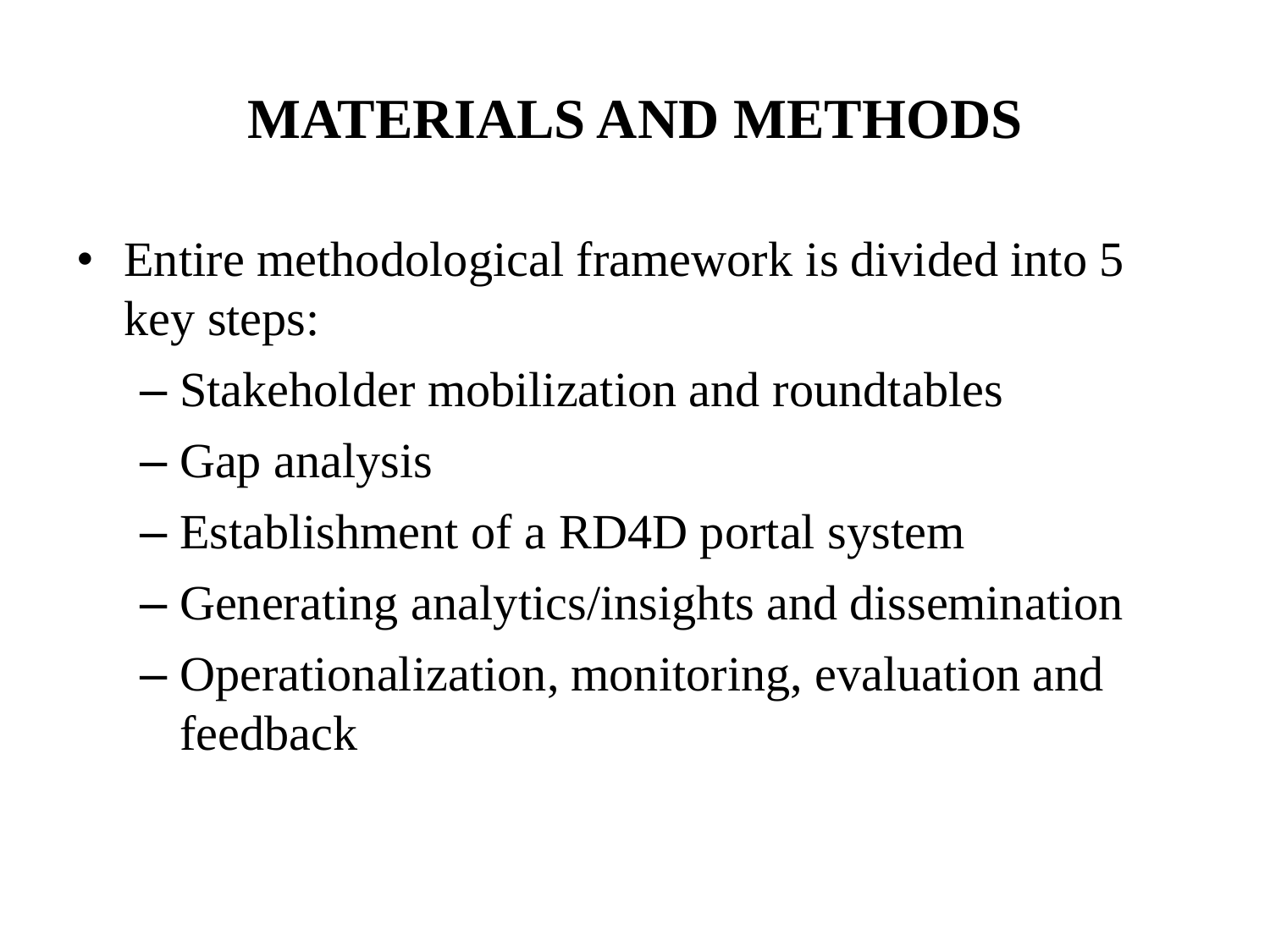#### **Stakeholder mobilization and roundtables**

- Primary stakeholders: Multiple meat rabbit producers' cooperatives and principal actors (academia, NGOs, GOs, consumer groups, etc.) in the meat rabbit value chain (MRVC)
- P*rinciple of Prior Informed Consent, or f*ull briefing of the objectives and goals of the RD4D, which embodies a new culture of data and value creation in the MRVC.
- Core principles of rabbit project development, including feasibility, design, implementation, monitoring and evaluation (Lukefahr, 2010) will be adapted and applied.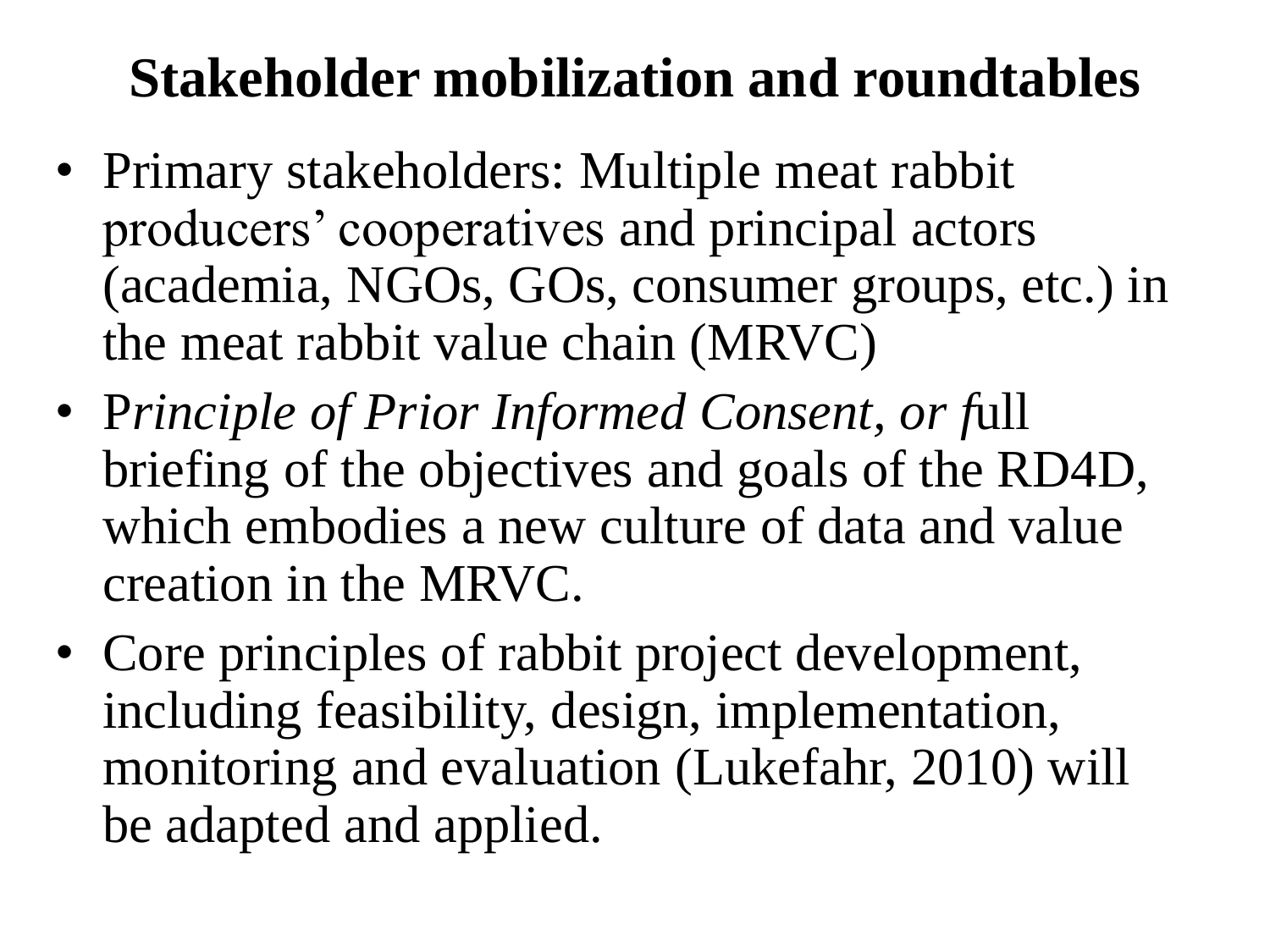#### **Stakeholder mobilization and roundtables**

- Further, consensus will be reached on the overall *modus operandi*, including
	- Mode and processes of data capture,
	- Data confidentiality and possibly, data anonymization,
	- Access and use of data analytics and insights, including as well overall value creation and utilization
- Fair and equitable share of the benefits which arise from the utilization of the data analytics and intelligence will be assured following the philosophy of the Nagoya Protocols (CBD, 2011).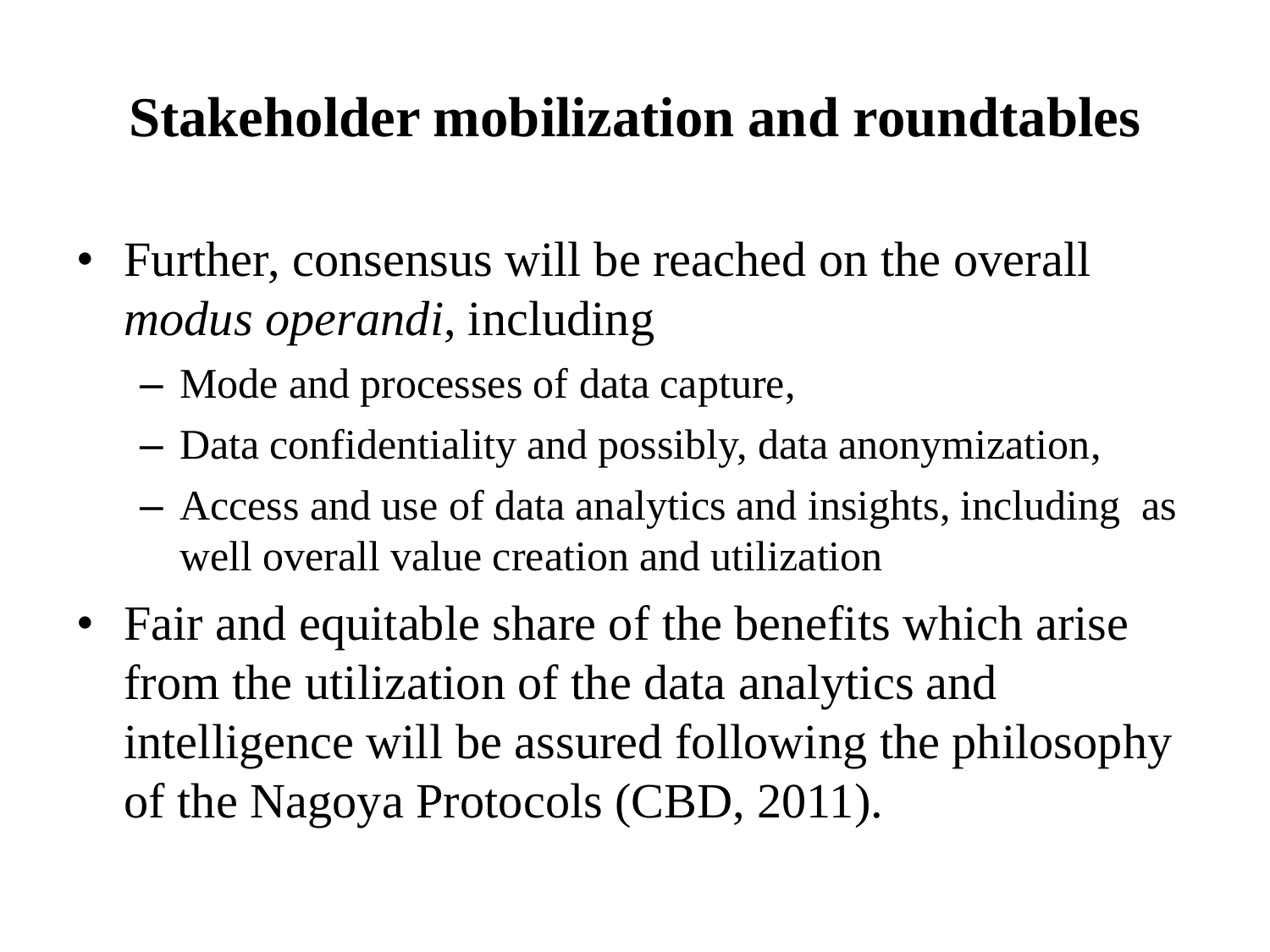### **Gap analysis**

- Gap analysis including *status quo* report to document current practices with respect to data culture and utilization in value creation
- Critical constraints, obstacles, risks and barriers to success will be identified with solutions preferred
- Gap analysis will be facilitated by stakeholders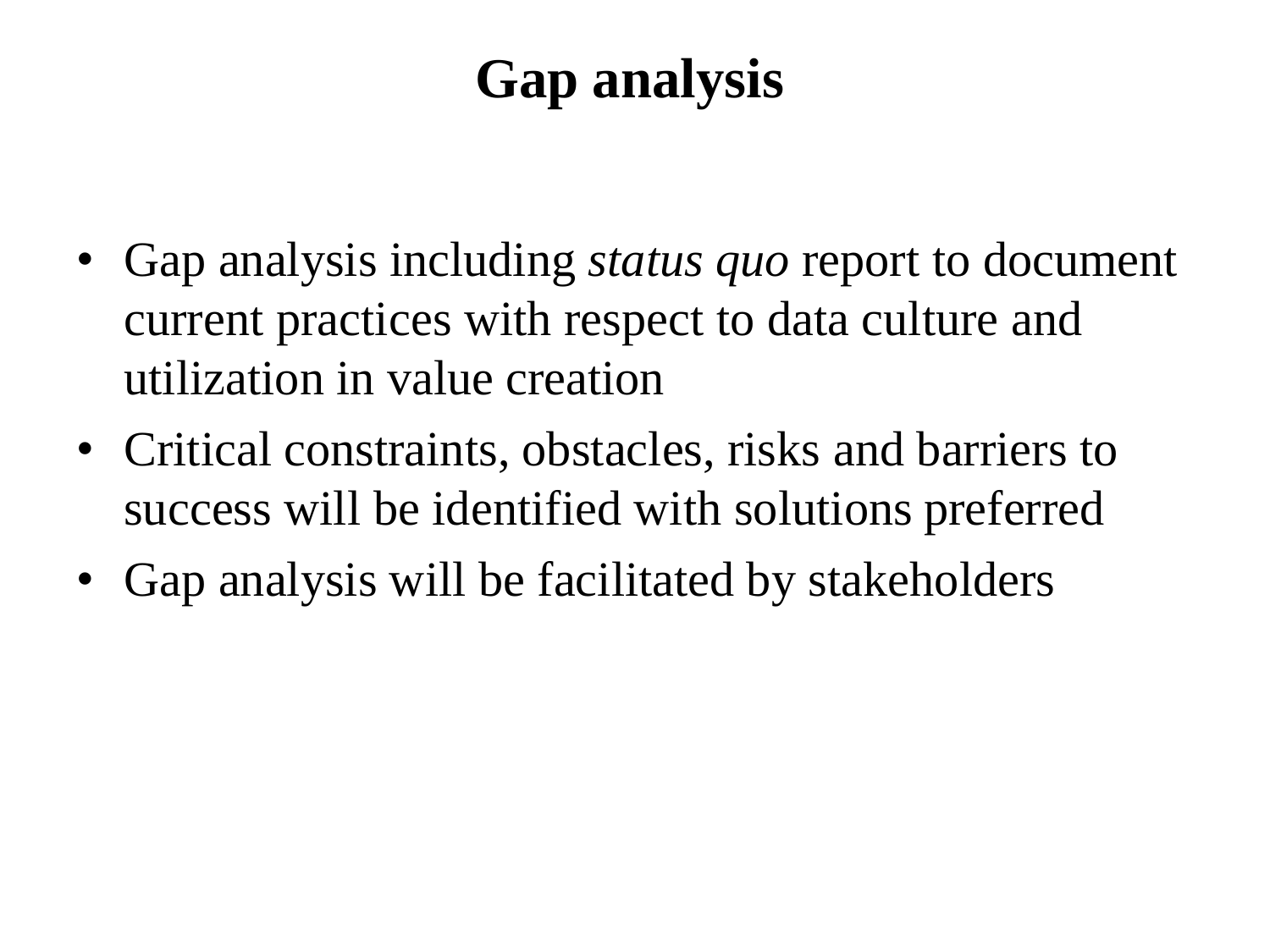### **Establishment of the RD4D portal system**

- The RD4D portal system will be established following the prototypes of DAGRIS [\(http://www.dagris.info/about\)](http://www.dagris.info/about) and Livestock Data for Decisions (LD4D, [https://ld4d.org/\)](https://ld4d.org/).
- The portal will archive the following core datasets:
- (a) data on input supply systems and networks for rabbit production (including feeds and forages, healthcare, housing, suitable genetics/breeding stock, etc.) across enterprises, locations, seasons and years,
- (b) key performance indicators for rabbit productivity traits and indices, including fertility, reproductive, preand post-weaning and cumulative litter performance and doe longevity,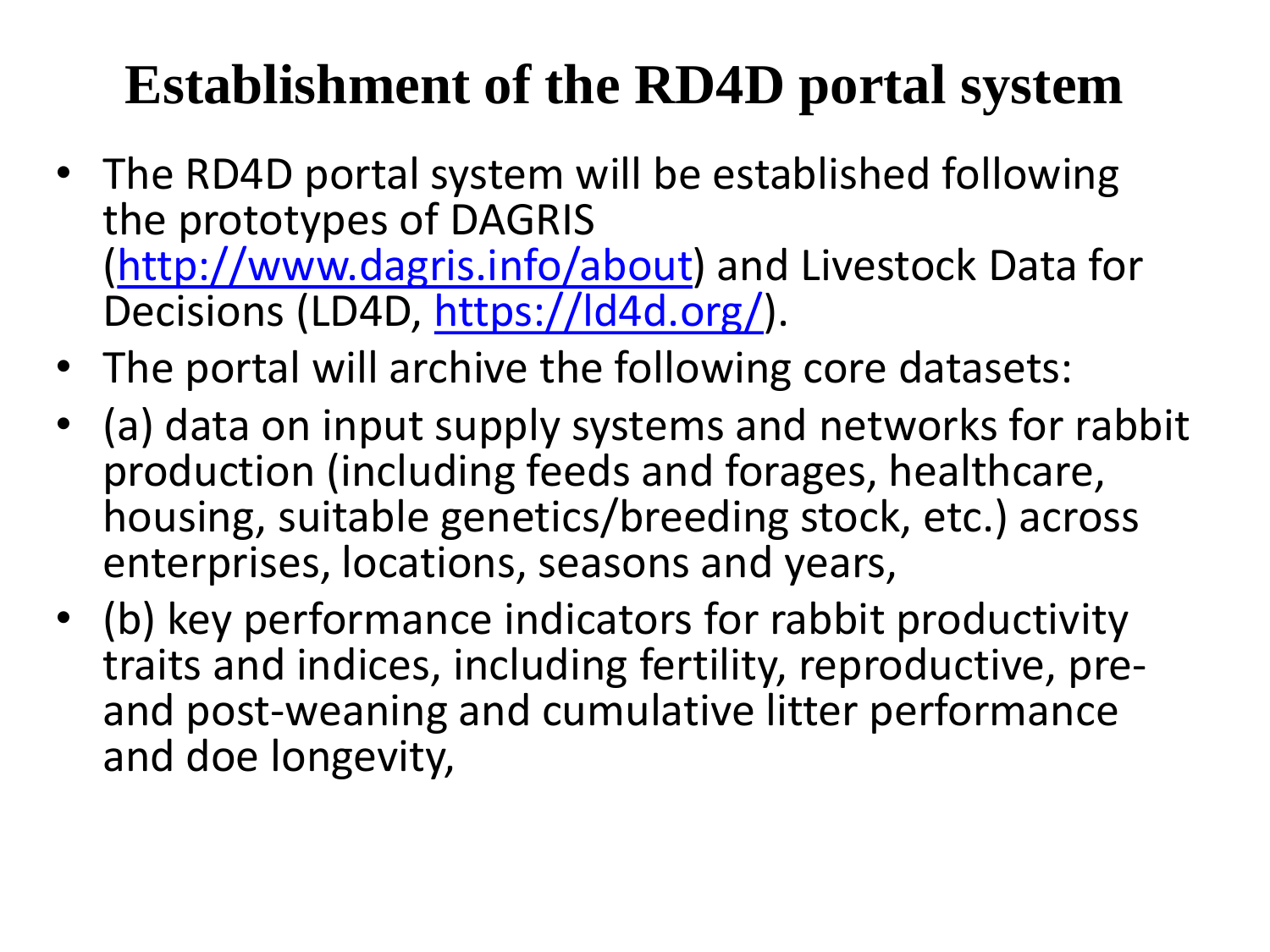### **Establishment of the RD4D portal system**

- (c) data on meat rabbit products and value additions, including the use of local spices and menus, (d) production environment descriptors including temperature-humidity indices, among others,
- (e) marketing, socio-economics and gender roles;
- (f) miscellaneous data on local meat rabbit value chain actors and activities, and
- (g) metadata on all the categories above.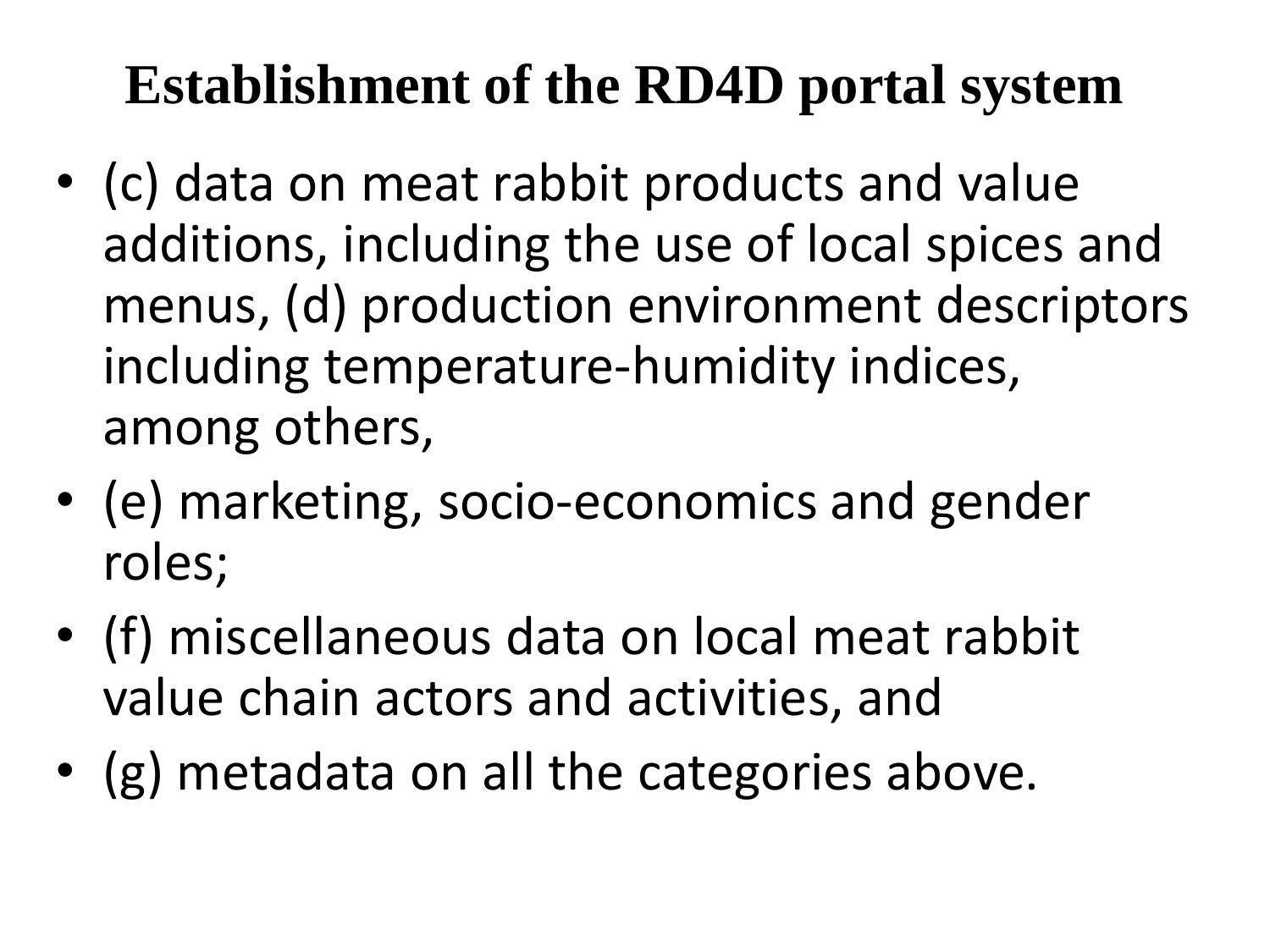### **Periodic analytics and dissemination to stakeholders in the MRVC**

- Analytics essentially focus on trends and insights that will drive MRVC enterprises for viability and sustainability.
- Analytics will be tailored towards the specific needs of each segment or actors and players in the MRVC.
- Similarly, dissemination will be tailored to the interests and needs of stakeholders and actors in each segment of the MRVC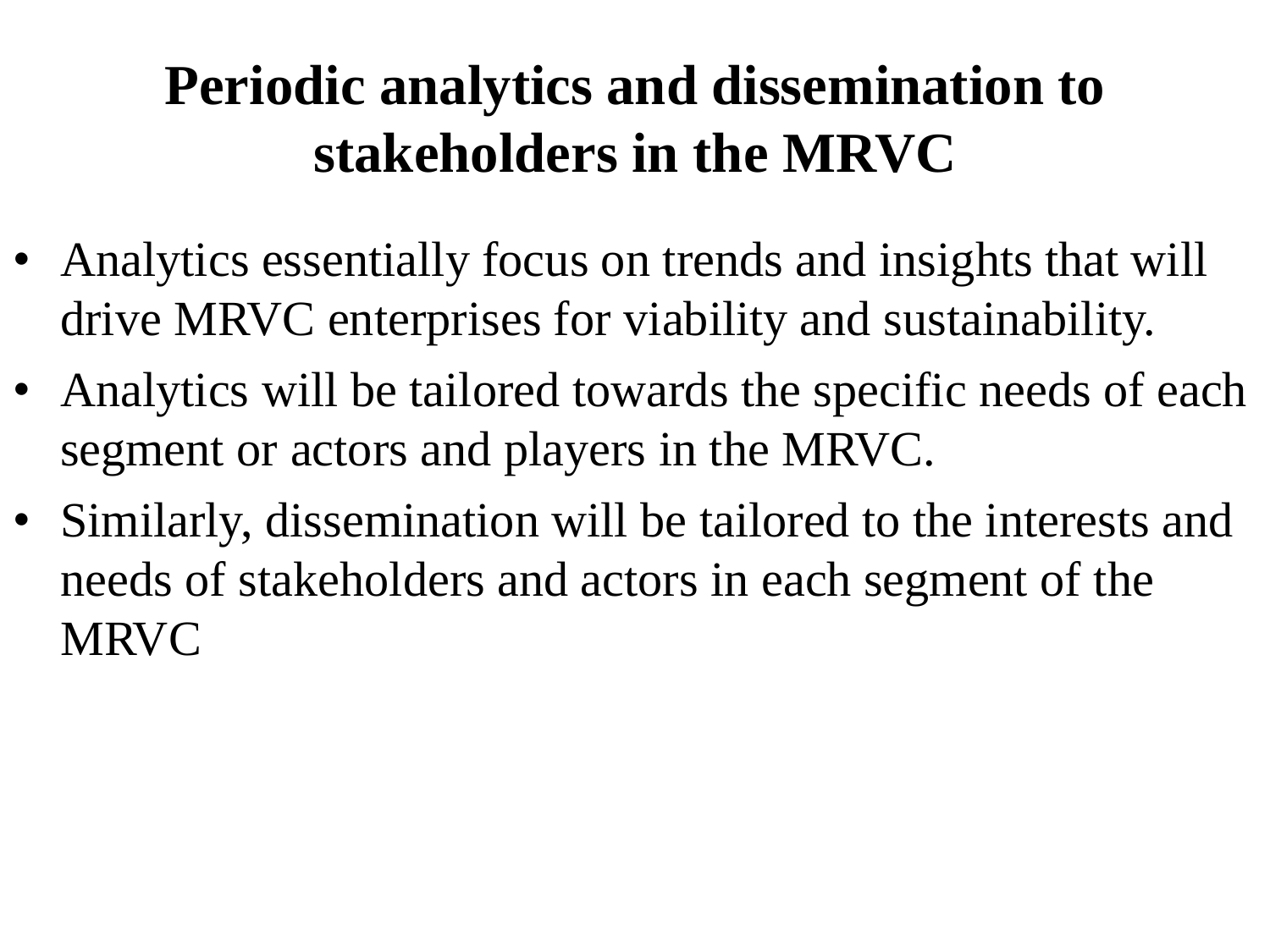#### **Implementation, monitoring, evaluation and feedback**

• The details of the mode of implementation of the RD4D, as presented above, will be driven by key stakeholders and actors in the MRVC. A process of monitoring, evaluation and feedback (Lukefahr, 2010) will be applied.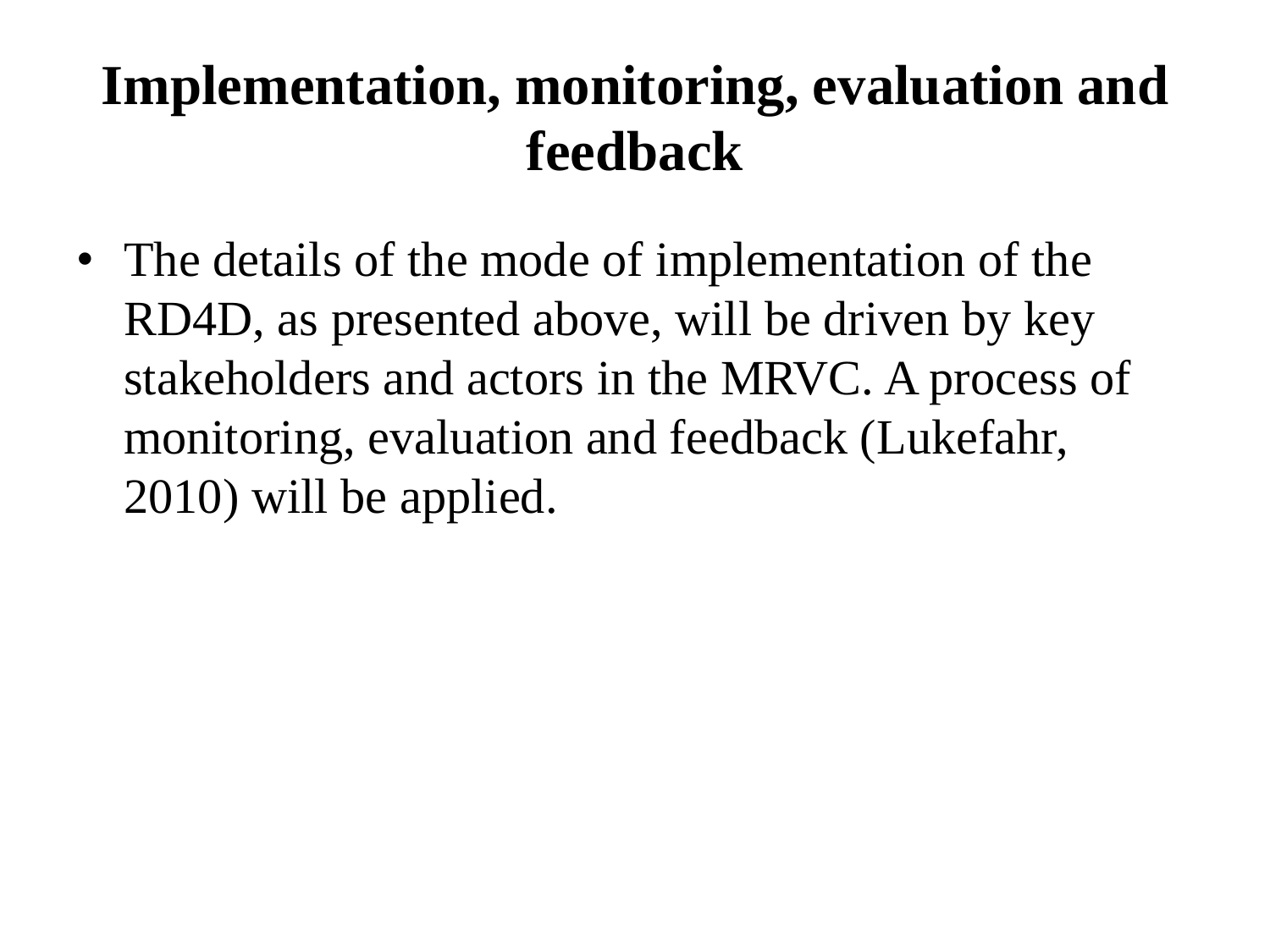#### **Table 1: Description of data sources for documentation in the RD4D architecture**

| <b>Category</b>                                   | <b>Variables</b>                                                                                                                                |
|---------------------------------------------------|-------------------------------------------------------------------------------------------------------------------------------------------------|
| <b>Input supply systems</b>                       | Nutrition (Concentrate, forages, other<br>a.<br>Genetics (Commercial breeds, heterogeneous stocks, local stocks<br>$\mathbf b$ .                |
|                                                   | Healthcare (Veterinary healthcare, alternative, outbreak of diseases including VHD<br>c.<br>Housing (Conventional, alternative, renewable<br>d. |
| <b>Key performance</b>                            | Adaptive and fitness-related traits, disease resistance<br>a.                                                                                   |
| <b>indicators</b>                                 | Fertility and reproductive traits<br>b.                                                                                                         |
|                                                   | Survival rates (pre- and post-weaning)<br>$\mathbf{C}$ .                                                                                        |
|                                                   | Growth (pre- and post-weaning, ADG)<br>d.                                                                                                       |
|                                                   | Finishing (final weight, dressing percentage, etc.)<br>e.<br>f.                                                                                 |
|                                                   | Other (e.g. doe longevity)<br>Annual doe productivity indices (kindlings/doe/year, weaners/doe)<br>g.                                           |
|                                                   |                                                                                                                                                 |
| <b>Products, processing</b><br>and value addition | Meat rabbit products<br>a.                                                                                                                      |
|                                                   | Value added rabbit products (local spices and menus)<br>$\mathbf b$ .<br>Product development<br>c.                                              |
| <b>Rabbit value chain</b>                         | Chain actors, roles, functions, chain empowerment, volume and worth of transactions), total                                                     |
|                                                   | valuation                                                                                                                                       |
| <b>Production</b><br>environment                  | Natural environment (daily minimum, mean and maximum temperature, relative<br>a.<br>humidity and precipitation)                                 |
| descriptor (FAO,                                  | Management environment (rabbit production systems, colony sizes and dynamics,<br>$\mathbf{b}$ .                                                 |
| 2012)                                             | socio-economics, niche markets)                                                                                                                 |
|                                                   |                                                                                                                                                 |
| <b>Metadata (Guenther</b>                         | Data about all the data above<br>a.                                                                                                             |
| and Radebaugh,                                    | Include structural, descriptive and reference metadata <sup>3</sup><br>b.                                                                       |
| 2004)                                             |                                                                                                                                                 |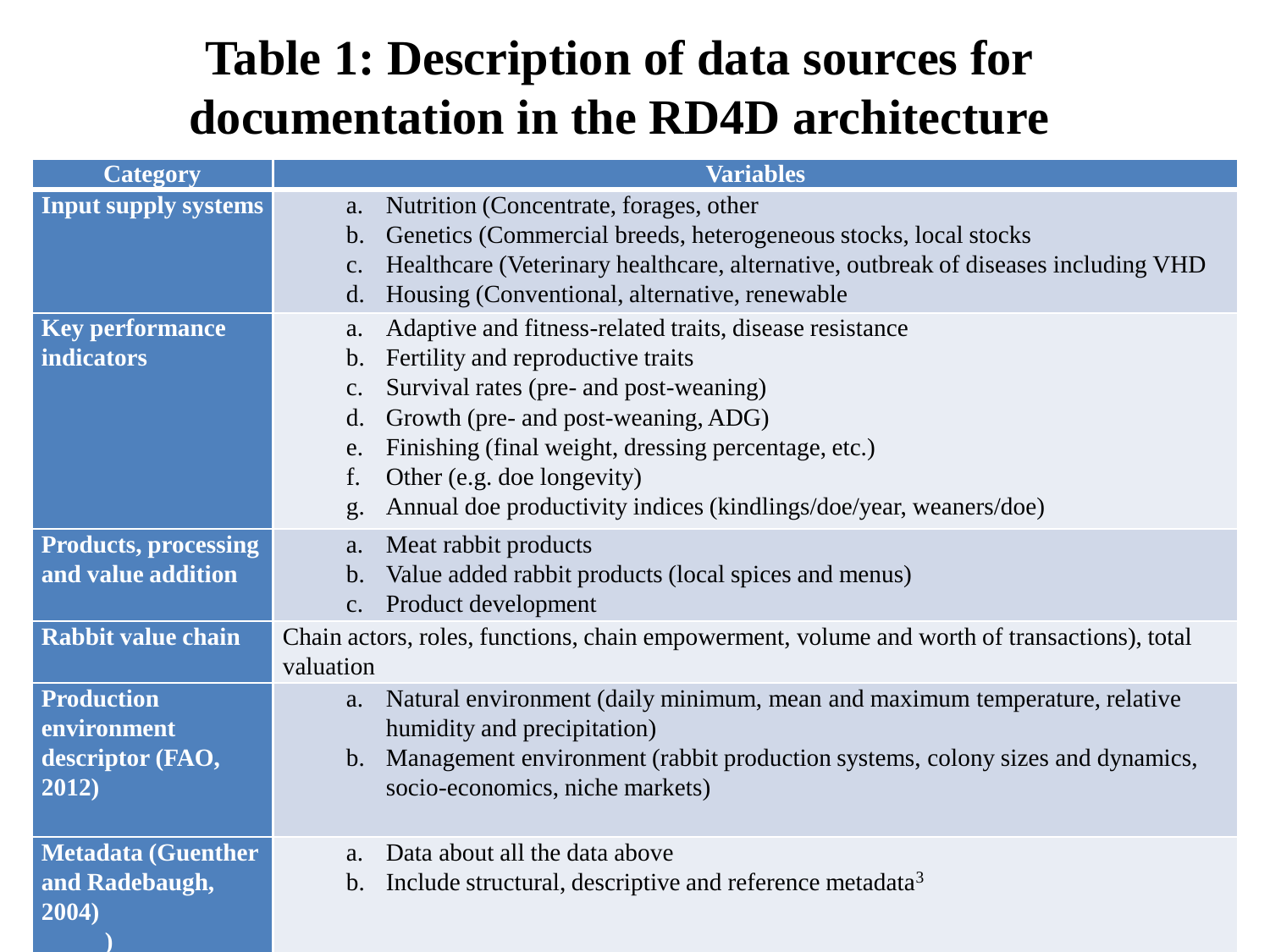#### **Figure 1. Rabbit data for development (RD4D) architecture**

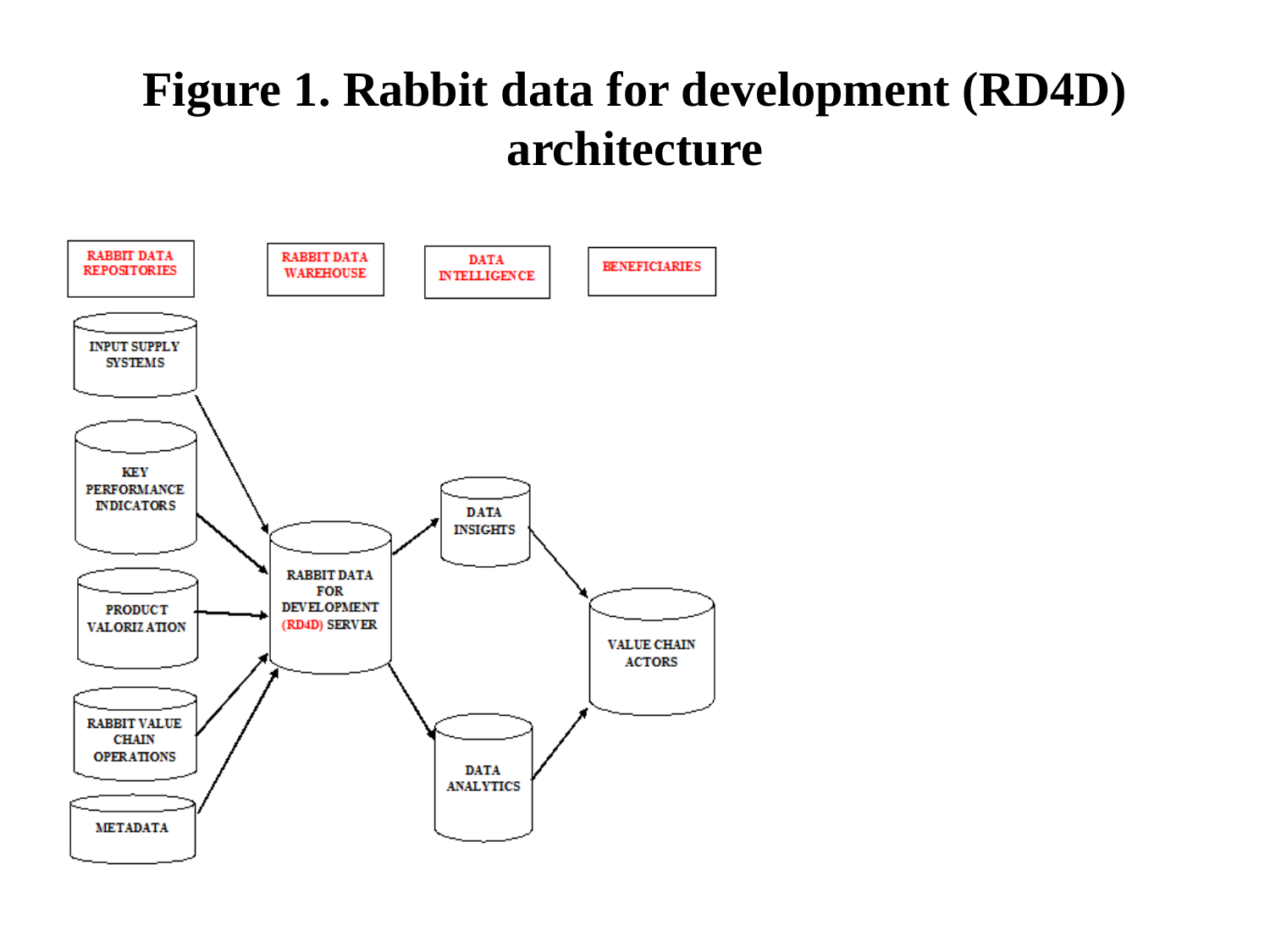## **DISCUSSION**

- RD4D Warehouse Server serves several purposes,
	- (a) the aggregation and integration of all the data repositories, (b) data queries and management, and
	- (c) generation of data analytics and intelligence, which constitute the basis for decision support systems for actors and stakeholders in the meat rabbit value chain.
- RD4D architecture is inspired by several platforms
	- (a) *Livestock Data for Decisions* (LD4D, [https://ld4d.org/\)](https://ld4d.org/),
	- (b) *Domestic Animal Genetic Resources Information System* (DAGRIS,<http://www.dagris.info/about>**),** and
	- (c) the "Integrated, Multi-purpose Animal Recording Systems" (FAO, 2016)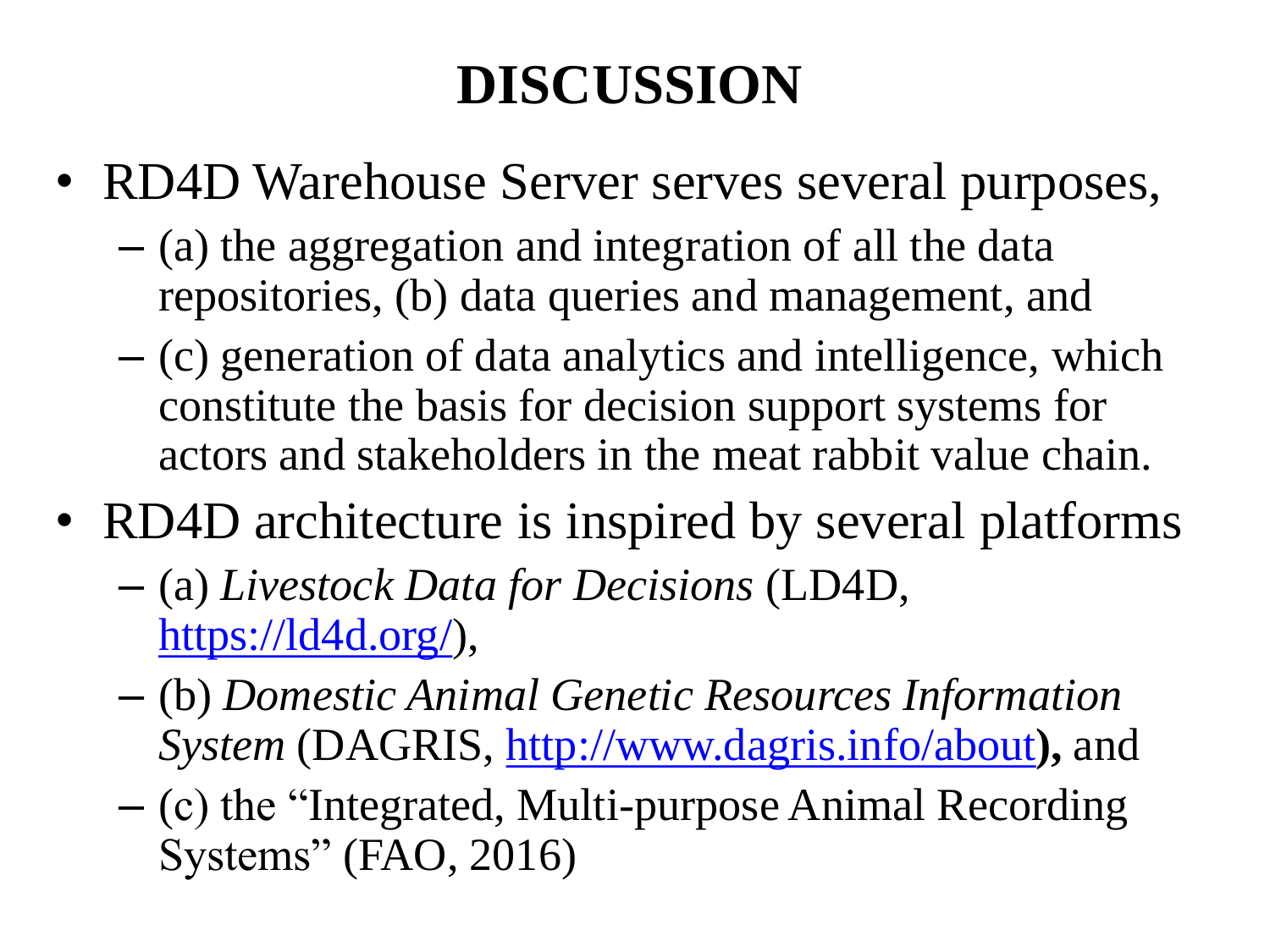### **DISCUSSION**

- In this emerging era of big data analytics, global and local rabbit enterprises and value chains must leverage on the high potential opportunities provided by data assets
- Overarching goal is to leverage on data innovation for sustainable and viable meat rabbit enterprise development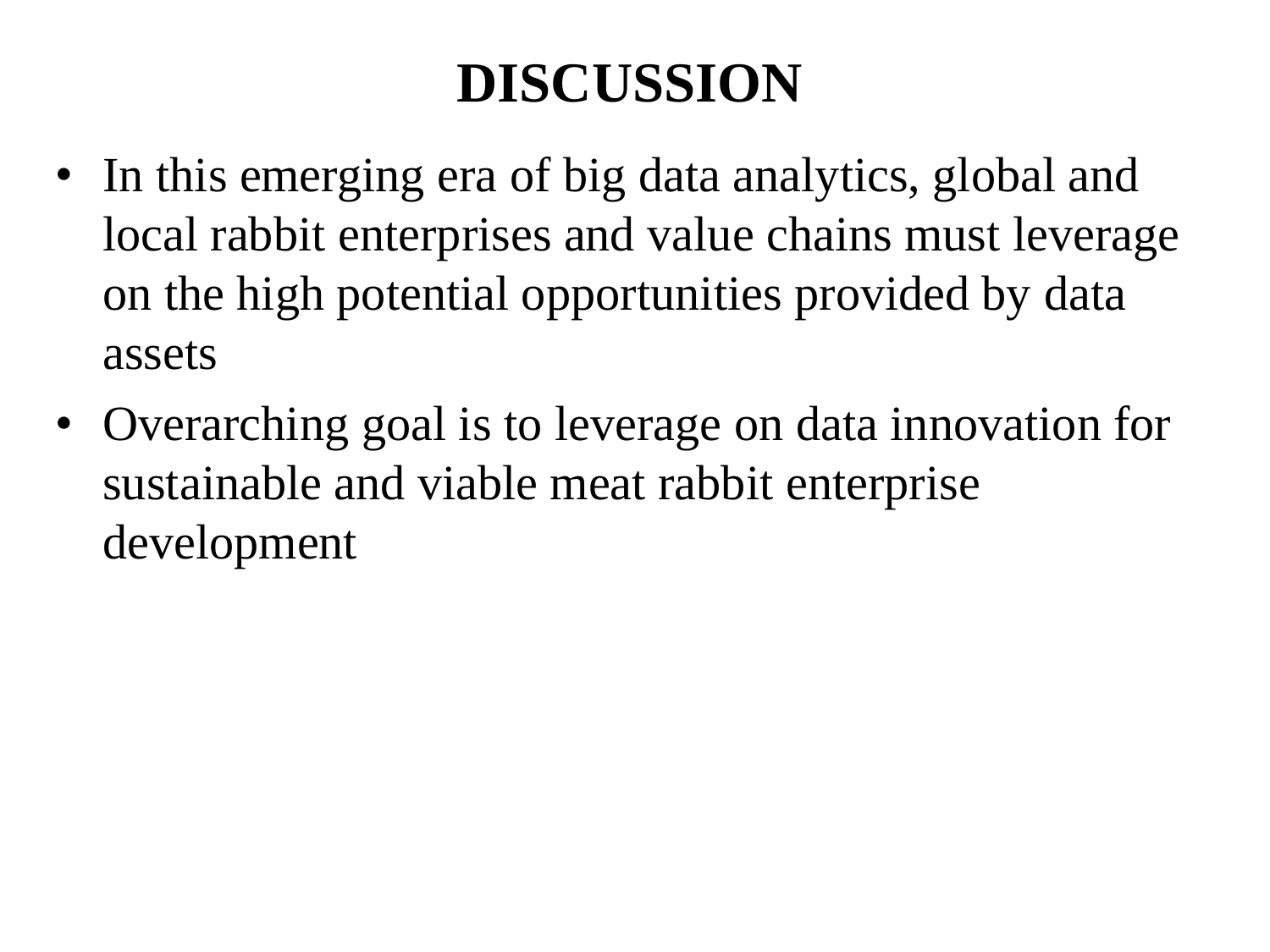#### **DISCUSSION**

- Some **benefits** of RD4D:
	- (a) A platform for data-driven operations and decision support systems for all operations of the meat rabbit value chain;
	- (b) enhanced efficiency of all operations in the meat rabbit value chain;
	- (c) facilitate the design and implementation of intervention programmes that rely on evidence-based decision support tools and systems;
	- (d) facilitate policy formulation and strategic plan of action for meat rabbit enterprises for wealth creation;
	- (e) a framework for the dissemination of rabbit *data analytics* for sustainable meat rabbit enterprises;
	- (f) a new data culture for meat rabbit enterprises, covering all aspects of production and marketing across multiple scales and production systems, among other benefits.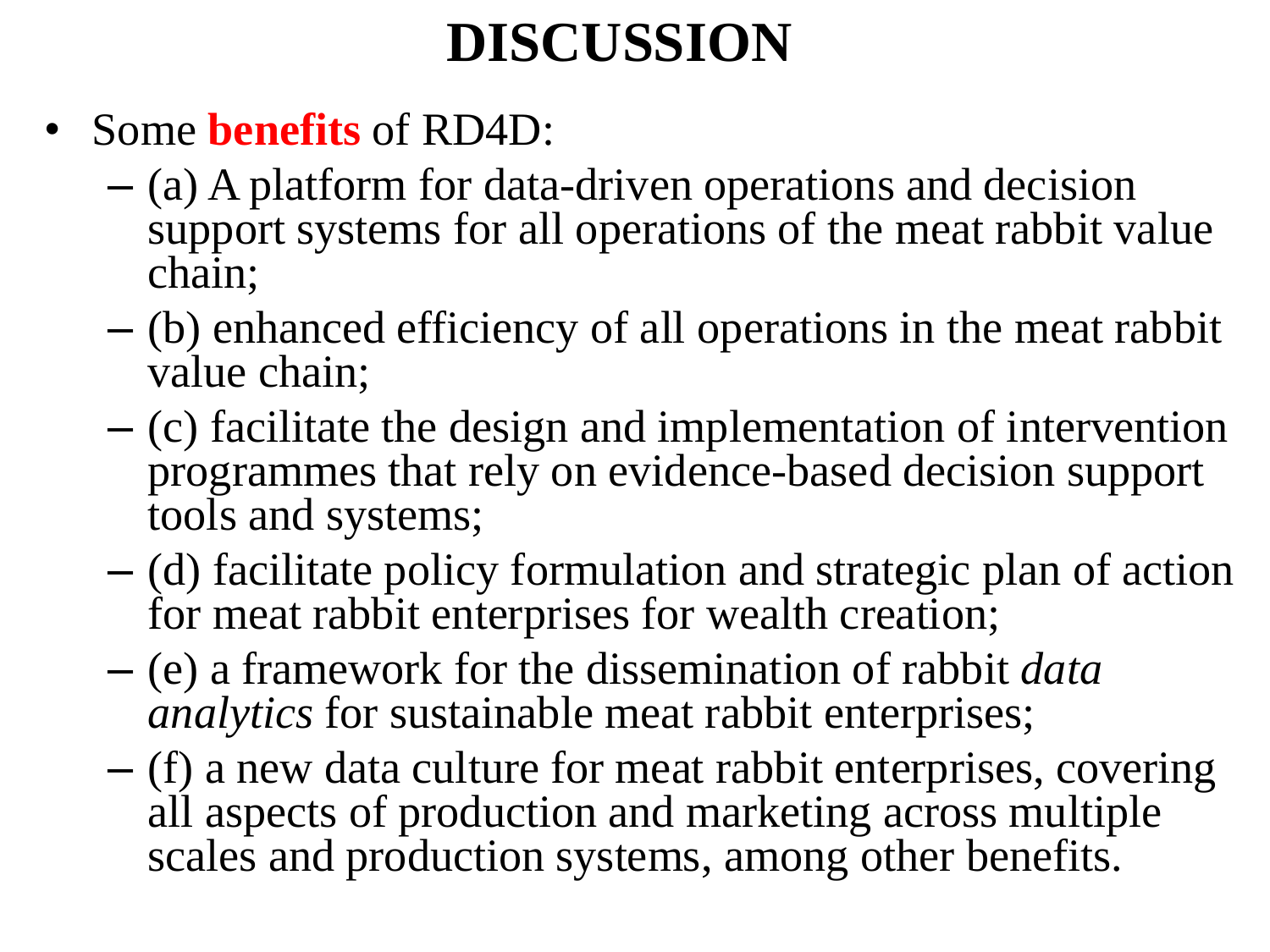### **CONCLUSION**

- This paper proposed and described a full architecture for rabbit data for development (RD4D) using big data analytic tools
- A key rationale is the creation of an information system to facilitate the compilation, organization and dissemination of data analytics, insights and intelligence, on all aspects of meat rabbit production and value chains, as a key strategy for value creation